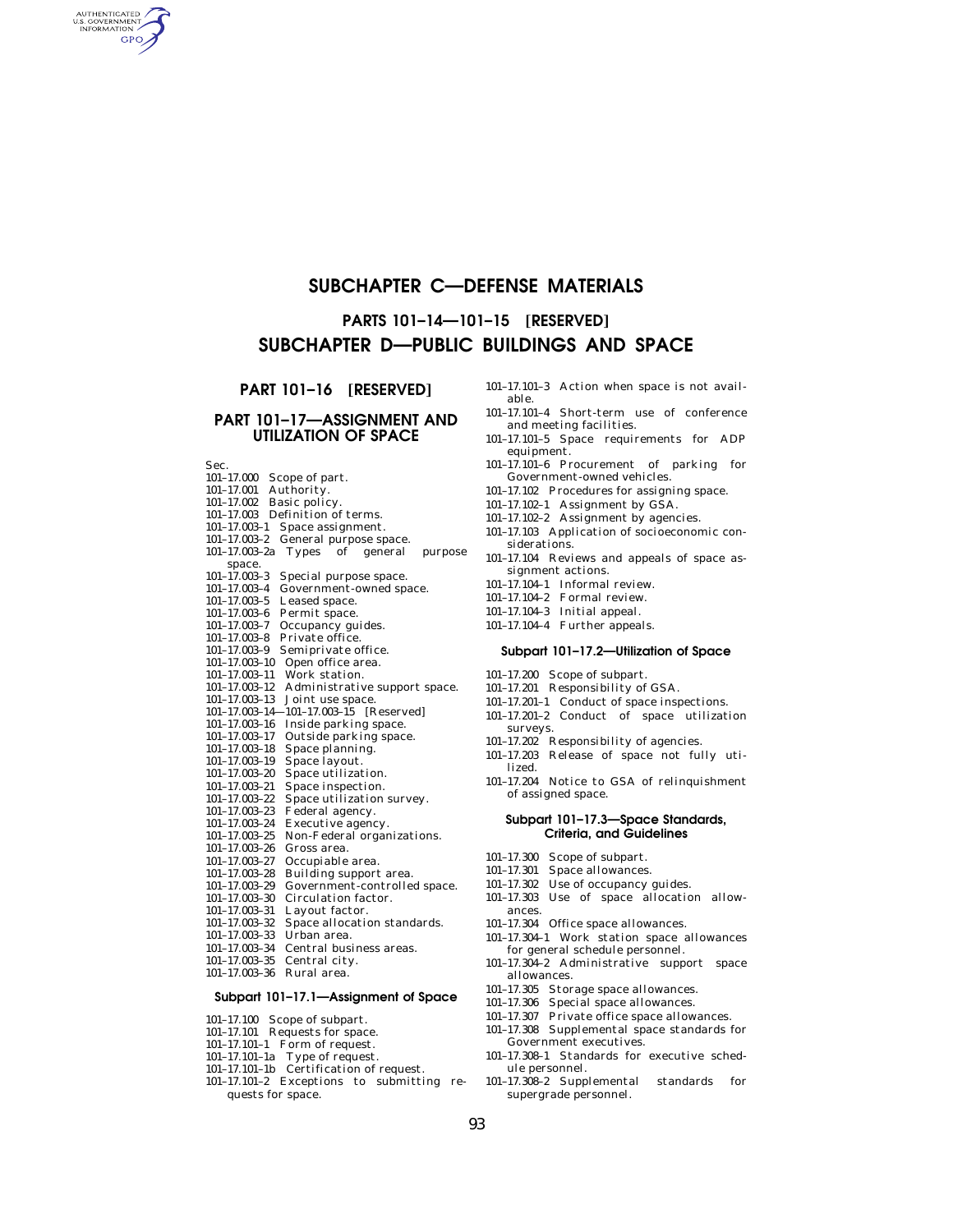## **Subpart 101–17.4—Space Planning and Layout**

- 101–17.400 Scope of subpart.
- 101–17.401 Space planning assistance.
- 101–17.402 Use of contractual services for space planning.

### **Subpart 101–17.5—Providing Space in New Public Buildings**

- 101–17.500 Scope of subpart.
- 101-17.501 General.<br>101-17.502 Responsi

## Responsibility of GSA.

- 101–17.503 Responsibility of agencies.
- 101–17.504 Postoccupancy evaluation.

## **Subparts 101–17.6—101–17.46 [Reserved]**

## **Subpart 101–17.47—Exhibits**

- 101–17.4700 Scope of subpart.
- 101–17.4701 Memorandum of understanding between the U.S. Department of Agriculture and the General Services Administration concerning the location of Federal facilities.
- 101.4702 Memorandum of agreement between the General Services Administration and the U.S. Postal Service for implementing the President's urban policy.

### **Subpart 101–17.48—GSA Regional Offices**

- 101–17.4800 Scope of subpart.
- 101–17.4801 GSA regional offices.

#### **Subpart 101–17.49—Forms**

- 101–17.4900 Scope of subpart.
- 101–17.4901 Standard forms.
- 101–17.4901–81 Standard Form 81, Request for Space.
- 101–17.4902 GSA forms.
- 101–17.4902–144 GSA Form 144, Space Requirements.

AUTHORITY: 63 Stat. 377, as amended (40 U.S.C. 285, 304c, 601 *et seq.*, 490 note); E.O. 11512, 35 FR 3979.

SOURCE: 39 FR 23196, June 27, 1974, unless otherwise noted.

#### **§ 101–17.000 Scope of part.**

This part prescribes the policies and procedures relative to the assignment and utilization of space in Government-owned and -leased buildings, or portions thereof, in the United States. The term *United States,* as used in this subchapter, shall mean the several States of the United States, the District of Columbia, the Commonwealth of Puerto Rico, and the territories and possessions of the United States.

## **§ 101–17.000 41 CFR Ch. 101 (7–1–00 Edition)**

## **§ 101–17.001 Authority.**

This part implements the applicable provisions of the Federal Property and Administrative Services Act of 1949, 63 Stat. 377, as amended; the Act of July 1, 1898 (40 U.S.C. 285); the Act of August 27, 1935 (40 U.S.C. 304c); the Public Buildings Act of 1959, as amended (40 U.S.C. 601 *et seq.*); the Rural Development Act of 1972 (86 Stat. 674); Reorganization Plan No. 18 of 1950 (40 U.S.C. 490 note); the Public Buildings Cooperative Use Act of 1976 (90 Stat. 2507); Executive Order 12072 of August 16, 1978 (43 FR 36869); the Intergovernmental Cooperation Act of 1968 (42 U.S.C. 531– 535); title VIII of the Civil Rights Act of 1968 (42 U.S.C. 3601); and the National Environmental Policy Act of 1969, as amended.

[45 FR 37200, June 2, 1980]

## **§ 101–17.002 Basic policy.**

GSA will acquire and use federally owned and leased office buildings and space located in the United States and will issue standards and criteria for the use of this space. GSA will assign and reassign this space to Federal agencies and certain non-Federal organizations. GSA has oversight responsibility for Federal agency compliance with Executive Order 12072, including space acquisition in urban areas accomplished under authority other than the Federal Property and Administrative Services Act of 1949, as amended. As required by section 901(b) of the Agriculture Act of 1970, 84 Stat. 1383, as amended by section 601 of the Rural Development Act of 1972, 86 Stat. 674 (42 U.S.C. 1322(b)), it is the responsibility of each agency to determine which of its new offices should be located in rural areas. When it is determined that agency space needs require an urban location, GSA and other Federal agencies shall be governed by the following policies for the assignment, reassignment, and use of buildings and space.

(a) Federal facilities and Federal use of space in urban areas shall serve to strengthen the Nation's cities and to make them attractive places to live and work. Federal space shall conserve existing urban resources and encourage the development and redevelopment of cities.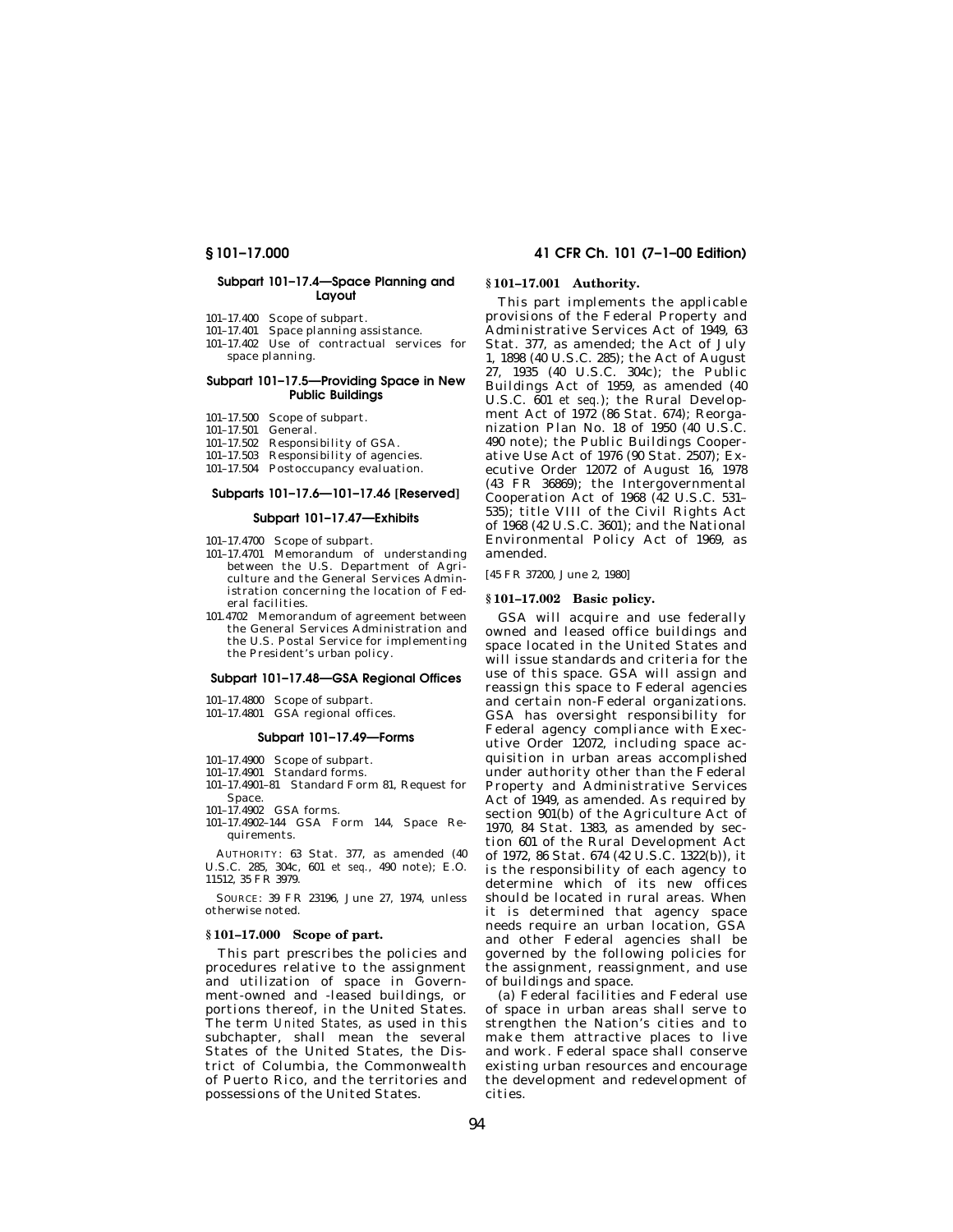## **Federal Property Management Regulations § 101–17.002**

(b) Serious consideration shall be given to the impact that a location or relocation will have on improving the social, economic, environmental, and cultural conditions of the communities in an urban area. To the extent feasible, plans and programs for meeting space needs shall enhance and support the development, redevelopment, and revitalization objectives and priorities of cities in urban areas and shall enhance and support the employment and economic base of these cities. Both positive and negative impacts of space acquisition actions shall be weighed with the objective of obtaining maxmum socioeconomic benefits from these actions.

(c) In meeting space needs in urban areas:

(1) First consideration shall be given to a centralized business area and adjacent areas of similar character in the central city of Standard Metropolitan Statistical Areas (SMSA) defined by the Department of Commerce publication (Government Printing Office Stock Number 041–001–00101–8), including other specific areas of a city recommended by the elected chief executive officer of the local government or a designee, except where this type of consideration is otherwise prohibited. Space needs will be met outside the central business area of a central city of an SMSA only when one of the following circumstances exist:

(i) The service area of an activity is limited to a clearly defined sector of a city or a suburban or rural community, as is the case with satellite or branch offices; or where onsite activities are involved, such as inspection and/or maintenance operations at border stations, airports, seaports, or other similar activities;

(ii) Immediate compliance is not possible due to existing leasing commitments in areas outside the central business area (CBA). In these cases, plans for the future compliance shall be made; i.e., the activity shall be relocated to the central business area upon expiration of the lease;

(iii) The proposed facility or the activity's use of a facility is not in compliance with local land use or zoning ordinances; or

(iv) The elected chief executive officer of the local government or a designee advises the agency that an activity or facility should be located in an area of the central city other than the CBA.

(2) If location outside the central business area of the central city is required, preference shall be given to location within the central city.

(3) If location outside the central city is required, preference shall be given to locations in the central business area of noncentral cities.

(4) If location outside an SMSA is required, preference shall be given to central business area of non-SMSA cities.

(d) Decisions to relocate activities from existing noncentral business area locations into the central business area shall take into consideration an analysis of the comparative costs in relationship to the anticipated benefits of the proposed relocation. These cost/ benefit analysis shall compare the costs of relocation into the central business area to the costs of alternative locations that would be delineated were there no plans to relocate the activity into the central business area. In conducting cost/benefit analyses the following steps shall be followed:

(1) An estimate of the comparative costs of a central business area location versus the costs of non-CBA locations shall be made, including an analysis of:

(i) The estimated annual per-squarefoot market rent for comparable space in the central business area versus similar estimated market rents for delineated noncentral business area locations under consideration, plus

(ii) The estimated per-square-foot costs of duplicating permanent specialtype alterations (such as laboratory or ADP space) amortized over the term of the lease and all renewal options; plus

(iii) The estimated per-square-foot cost of relocating offices to the various alternative locations, including the central business area amortized over the term of the lease and all renewal options, and

(iv) The estimated per-square-foot cost of residential relocation of employees, eligible for relocation under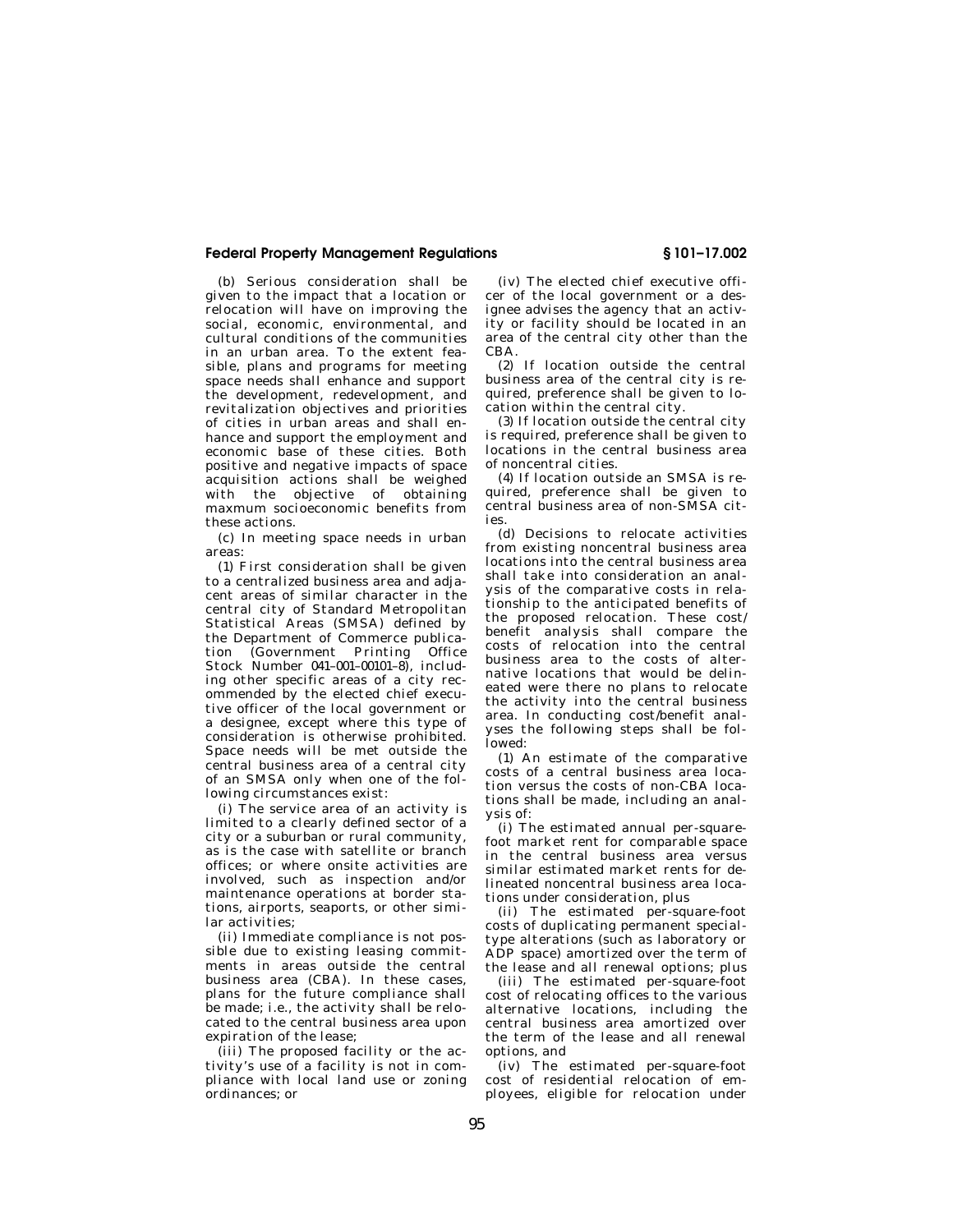**§ 101–17.002 41 CFR Ch. 101 (7–1–00 Edition)**

the Federal Travel Regulations (FPMR 101–7), who will likely apply for relocation. (These costs also will be amortized over the term of the lease and all renewal options.)

(2) The sum of the cost factors listed in paragraph (d)(1) of this section shall be computed for each alternative location considered, including the central business area location. If the annual per-square-foot cost of locating into the central business area does not exceed by a margin of 15 percent of the per-square-foot cost of those alternative locations outside the central business area, relocation shall be accomplished without further study.

(3) When the per-square-foot costs of relocating an activity into the central business area exceeds by a margin of 15 percent the costs per square foot of the alternative noncentral business area locations, further study shall be conducted to identify anticipated intangible benefits to the Government and the urban area involved by relocating into the central business area. The assistance and advice of the local government may be solicited during this phase of analysis. This phase of analysis shall include, as appropriate, but not be limited to the identification of all benefits accruing to the Government and the local community as follows:

(i) The influence a relocation will have on any established plan of the city to develop or redevelop the central business area. This factor shall include consideration of the extent to which the plan has been or will be implemented locally through Federal financial assistance and other positive commitments by the local community and an assessment of the prospects for success of the plan;

(ii) The impact of the proposed action on the affected office space rental markets;

(iii) The extent to which the accessibility of low and moderate income housing on a nondiscrimination basis and nondiscrimination in the sale and rental of residential housing for Federal employees will be improved;

(iv) The extent to which the accessibility of the central business area location to all segments of the population of the community served will be improved;

(v) The availability of parking and public transportation for employees and visitors to the central business area location; and

(vi) All other identified benefits particularly applicable to the local situation.

(4) Data gathered in paragraphs  $(d)(1)$ and (d)(3) of this section shall be used to reach a final decision on a proposed relocation into a central business area.

(5) In communities in which it is determined there is the potential for substantial relocations of agencies into the central business area over a medium ranged period of time (3 to 5 years), the GSA regional office may conduct a cost/benefit analysis on the cumulative impact of relocating agencies into the central business area over the planning period rather than on a case-by-case basis. These analyses will be conducted as described above. Any action taken during the planning period consistent with the conclusions of the cost/benefit analysis will not require an individual analysis. Periodic reviews of long-range cost/benefit analyses will be made as appropriate.

(e) Whenever the regional Public Buildings Service determines that it is impractical to locate a Federal activity consistent with the policy of paragraph (c)(1) of this section, it must obtain approval by the Regional Administrator of a waiver of the policy for the particular space action. These waivers may be granted for temporary periods because of local real estate market conditions or permanently, but must be based on documented facts, such as cost/benefit analyses described in paragraph (d) of this section.

(f) In SMSA's with more than one central city, or in urban areas with more than one city, GSA may make new space assignments in the central business area of the most distressed city. In addition, consideration may be given to meeting space needs in other than central cities when the following conditions exist: (1) A city in an SMSA is not a central city but has over 50,000 population and (2) the level of distress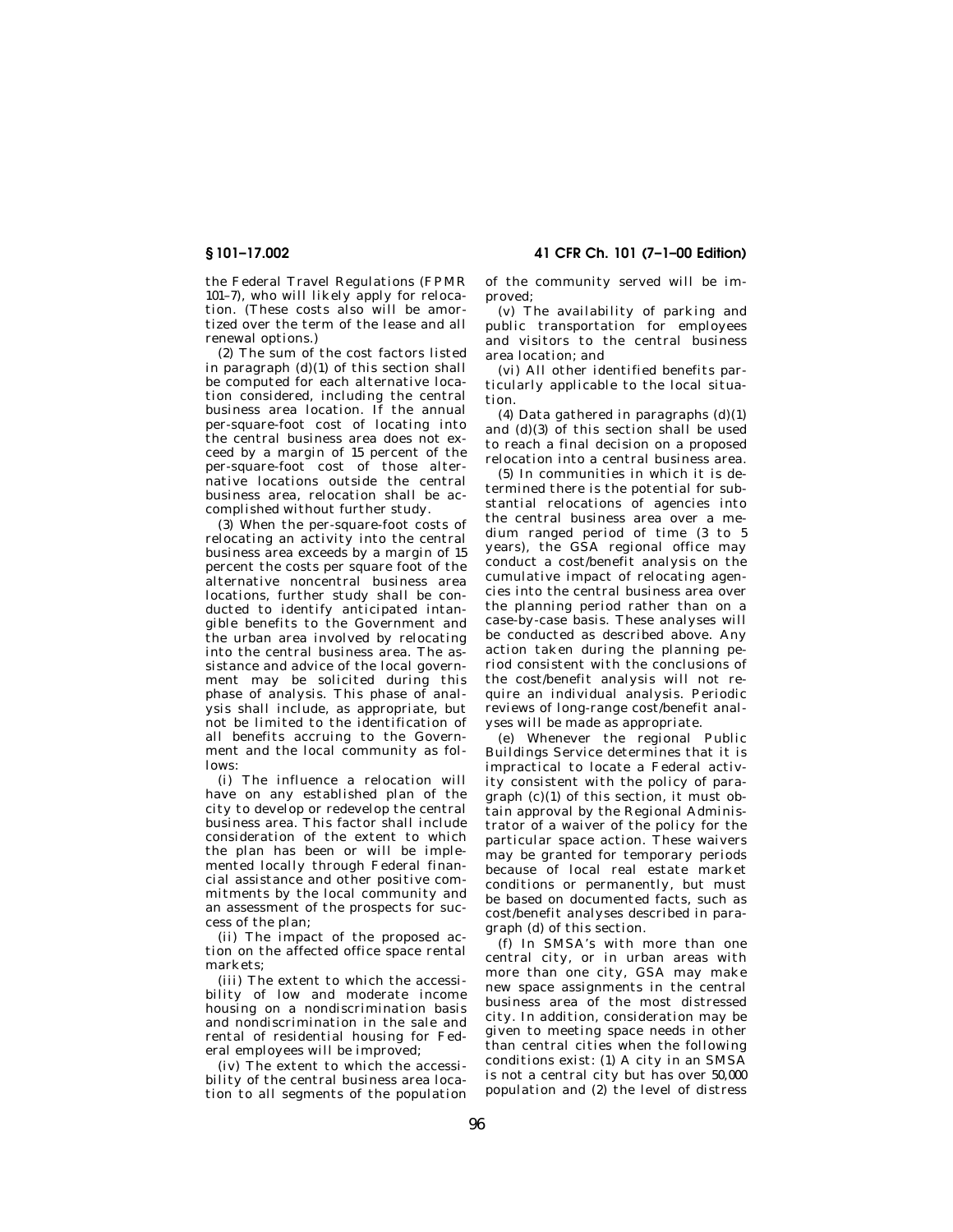## **Federal Property Management Regulations § 101–17.002**

in that city is determined by the Secretary of Housing and Urban Development to be equal to or greater than any of the central cities.

 $(g)$  Consistent with the policies cited in paragraphs  $(a)$ ,  $(b)$ ,  $(c)$ ,  $(d)$ , and  $(f)$  of this section, consideration shall be given to the following criteria in meeting Federal space needs in urban areas:

(1) Impact on economic development and employment opportunities in the urban area, including use of human, natural, cultural, and community resources with the objective of targeting distressed areas;

(2) Compatibility of the site with State, regional, or local development, redevelopment, or conservation objectives;

(3) Conformity with the activities and objectives of other Federal agencies;

(4) Availability of adequate low- and moderate-income housing on a nondiscriminatory basis for employees and nondiscrimination in the sale and rental of housing; and

(5) Availability of adequate public transportation and parking and accessibility to the public.

(h) The presence of the Federal Government in the National Capital Region is such that the distribution of Federal installations has been and will continue to be a major influence in the extent and character of development. In the interest of order and economy, and in view of the special nature of the National Capital Region, these policies shall be applied in the National Capital Region in conjunction with regional policies on development and distribu-.<br>tion of Federal employment established by the National Capital Planning Commission and consistent with the general purposes of the National Capital Planning Act of 1952, as amended.

(i) Consistent with the policies cited in paragraphs (a), (b),  $(c)$ ,  $(d)$ , and  $(f)$  of this section, alternative sources will be considered in meeting Federal space needs in urban areas in the following order:

(1) Availability of existing federally controlled facilities. Maximum use will be made of the facilities that, in the judgment of the Administrator of General Services, are adequate or economically adaptable to meeting the space needs of executive agencies;

(2) Use of buildings of historic, architectural, or cultural significance within the meaning of section 105 of the Public Buildings Cooperative Use Act of 1976 (90 Stat. 2507);

(3) Acquisition or use of existing privately owned facilities; and

(4) Construction of new facilities.

(j) Site selection and space assignment shall take into account:

(1) The management needs for consolidation of agencies or activities in common or adjacent space to improve management and administration and effect economies; and

(2) The efficient performance of the missions and programs of the agencies, the nature and function of the facilities involved, the convenience of the public served, and the maintenance of safe and healthful working conditions for employees.

(k) To the maximum extent feasible, GSA will maintain continuous liaison with the elected chief executive officer of local government or a designee to obtain advice and consultation with respect to space assignment, acquisition, and construction activities in the community. To establish the framework for consultation on space actions, GSA will seek agreements with local governments, which shall:

(1) Establish acceptable geographic boundaries of the central business area;

(2) Identify areas of the city outside the central business area targeted for development or redevelopment that would benefit from the stimulus of the location of Federal space;

(3) Define the types and sizes of GSA projects of interest to local government;

(4) Establish appropriate timing for notifying local officials of a GSA project;

(5) Advise local officials of the availability of data on GSA plans and programs, and agree upon the exchange of planning information with local officials;

(6) Identify appropriate timing for periodic reviews of the agreement to ensure it is providing maximum consultation; and

(7) Include other appropriate information.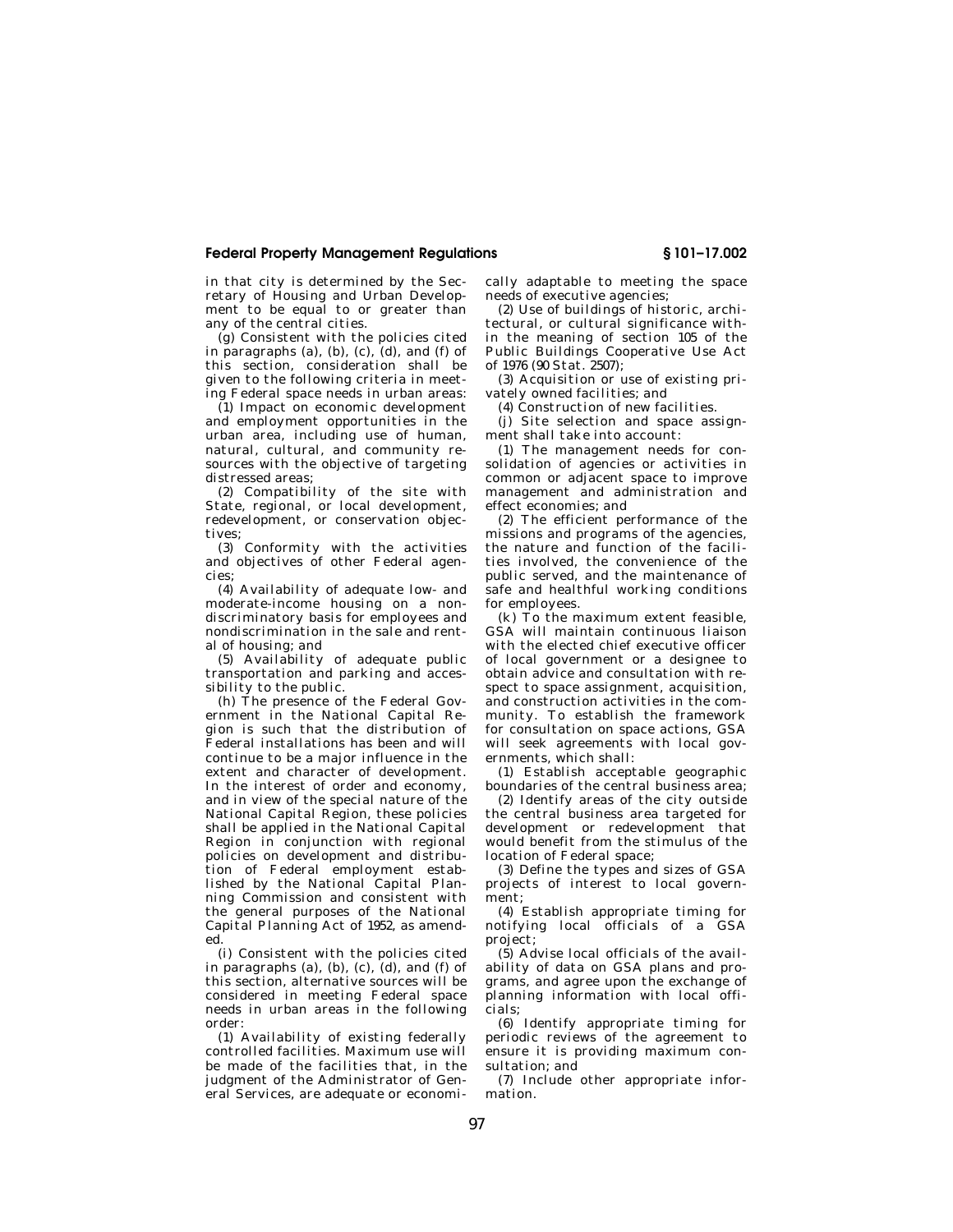(l) Federal facilities and Federal use of space in rural areas shall serve to strengthen the Nation's rural communities. Federal space shall encourage growth and economic development and redevelopment in rural areas. Consistent with the provisions of section 601(b) of the Rural Development Act of 1972 (86 Stat. 674), each agency shall give first priority to meeting Federal space needs in rural areas.

(m) In meeting space needs in rural areas:

(1) First consideration shall be given to the central business area of incorporated jurisdictions, including adjacent areas of similar character and specific areas recommended by local officials, except where this type of consideration is prohibited.

(2) Serious consideration shall be given to the impact a site selection will have on improving the social, economic, environmental, and cultural conditions of the communities in a rural area. To the extent feasible, plans and programs for meeting space needs shall enhance and support the development, redevelopment, and revitalization objectives and priorities of communities in rural areas, as well as enhance and support the employment and economic base of these communities. Both positive and negative impacts of space acquisition actions shall be weighed with the objective of obtaining maximum socioeconomic benefits from these actions.

(3) In rural areas with more than one incorporated jurisdiction, space assignments shall be made in the most distressed jurisdiction.

(4) Space needs shall be met outside the central business area only when one of the exceptions contained in paragraphs  $(c)(1)$   $(i)$ ,  $(ii)$ ,  $(iii)$ , or  $(iv)$  of this section apply or in the case of county level field offices of USDA when the program requirements and needs of their clientele preclude locations in the central business area. The assignment and acquisition of facilities and space to house the activities of the U.S. Department of Agriculture are further defined in the USDA/GSA agreement in §101–17–4701.

(n) Consistent with the policies cited in paragraphs (l) and (m) of this section, the site selection criteria con-

**§ 101–17.003 41 CFR Ch. 101 (7–1–00 Edition)**

tained in paragraph (j) of this section, and the alternative space acquisition methods contained in paragraph (i) of this section shall be considered. In addition, consultation with local officials in rural areas shall be consistent with the requirements of paragraph (k) of this section.

(o) In accordance with the joint White House/Office of Management and Budget memorandum, dated March 9, 1979, heads of executive agencies that acquire or use federally owned or leased space under authority other than the Federal Property and Administrative Services Act of 1949, as amended, shall notify the appropriate GSA Regional Administrator before taking an irreversible action to acquire or use space when this action is inconsistent with the basic policies of paragraphs (a), (b), (c), (d), (f), (g), (h), (i),  $(i)$ ,  $(k)$ ,  $(l)$ ,  $(m)$ , and  $(n)$  of this section.

(1) Notification shall include the:

(i) Description of the nature of the activity to be housed, type and amount of space involved, and number of employees to be housed;

(ii) Discussion and analysis of alternatives studies;

(iii) Documentation of advice received from local government;

(iv) Copy of the environmental assessment of the proposed action; and

(v) Citation of any statutory restrictions that preclude compliance with the above-referenced paragraphs of this section.

(2) Within 30 calendar days of receipt of the agency notification, the Regional Administrator shall notify the agency head in writing of concurrence with the proposed action. If the Regional Administrator does not concur with the proposed action, the Regional Administrator shall explain any objections in writing to the agency. The Administrator of General Services will notify the Director of the Office of Management and Budget of the basis for nonconcurrence.

[45 FR 37200, June 2, 1980]

## **§ 101–17.003 Definition of terms.**

The following definitions are established for terms used in this subchapter D.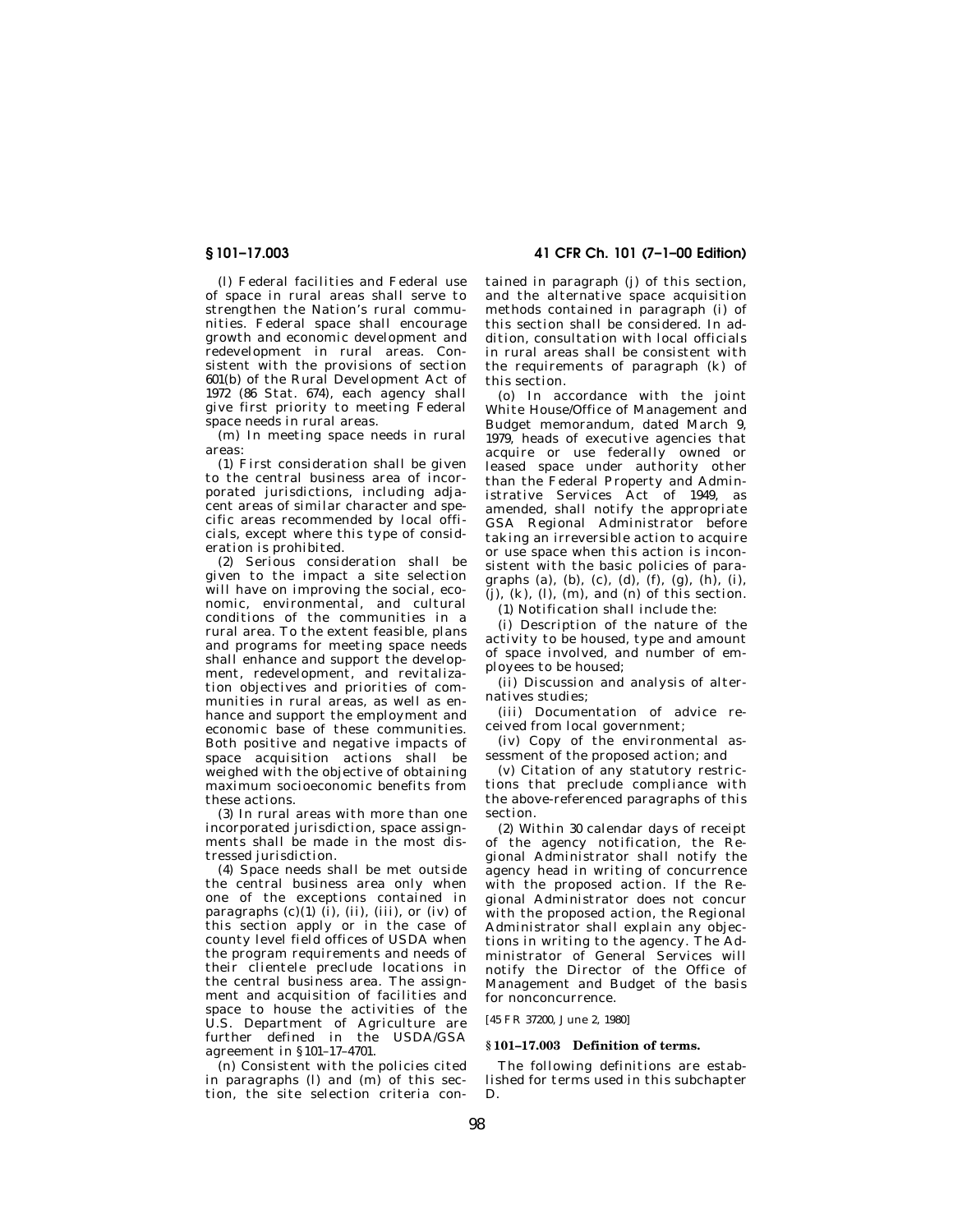## **Federal Property Management Regulations § 101–17.003–2a**

## **§ 101–17.003–1 Space assignment.**

*Space assignment* means an administrative action which authorizes the occupancy and use by a Federal agency or other eligible entity of building space and land areas incidental thereto.

## **§ 101–17.003–2 General purpose space.**

*General purpose space* means space in buildings under the assignment responsibility of GSA, including land incidental to the use thereof, which may be suitable for the use of agencies generally, as determined by GSA. The following categories of space are specifically excluded from this definition:

(a) Space in any building located in a foreign country.

(b) Space in buildings which are located on the grounds of any fort, camp, post, arsenal, navy yard, naval training station, airbase, proving ground, missile site, military academy or school, or any similar facility of the Department of Defense or U.S. Coast Guard, unless and to such an extent as a permit for its use by other agencies shall have been issued by the Secretary of Defense, or the Secretary of Transportation, as appropriate, or their duly authorized representatives.

(c) Space in the Executive Mansion, Capitol Building, the Senate and House Office Buildings, the Capitol power plant, the buildings under the jurisdiction of the Regents of the Smithsonian Institution, and the Congressional Library Building.

(d) Space in the Treasury Building, the Bureau of Engraving and Printing Building, and the buildings occupied by the National Bureau of Standards.

### **§ 101–17.003–2a Types of general purpose space.**

Space as defined in §101–17.003–2 is categorized as being of the office, storage, or special type. The physical characteristics of the space are the basis for determining the proper space category.

(a) *Office space* means space that must provide an acceptable environment suitable in its present state for an office operation. This requirement includes, but is not limited to, adequate lighting, air-conditioning, heating, ventilation, floor covering, fin-

ished walls, and accessibility. The space may consist of a large open area or may be partitioned into rooms. Private corridors, closets, and similar areas which have been created within office-type space through the erection of partitions shall be classified as office space. The following are representative of uses of office space.

(1) General purpose office space.

(2) Private corridors.

(3) Conference rooms (without special equipment and additional heating, ventilation, and air-conditioning—HVAC).

(4) Training rooms (without special equipment and HVAC).

(5) Libraries (without extensive builtin stacks and special floor loading).

(6) Dry laboratories.

(7) Storage in office space.

(8) Credit unions (without fixed equipment).

(9) Lounges (other than toilet areas). (10) Reception areas.

(11) Hearing rooms (without special equipment and HVAC).

(12) Telephone switchboard rooms.

(13) Mail rooms.

(14) Health rooms (without special equipment).

(b) *Storage space* means space generally consisting of concrete  $\overrightarrow{\text{consisting}}$  of concrete, woodblock or unfinished floors, bare block or brick interior walls, unfinished ceiling, and similar construction containing minimal lighting and heating. This type of space would include attics, basements, warehouses, sheds, unimproved areas of loft buildings, and unimproved building cores. All storage space will be classified under subsets of general storage area, inside parking area, or warehouse areas as follows:

(1) General storage areas (storage in general purpose buildings) including:

(i) Basements.

(ii) Attics.

(iii) Closets (not finished to office standards).

(iv) Supply rooms (not finished to office standards).

(v) Storerooms (not finished to office standards).

(vi) File rooms (not finished to office standards).

(vii) Warehouse areas of multiuse buildings.

(2) Inside parking areas (garage space located in either a federally owned or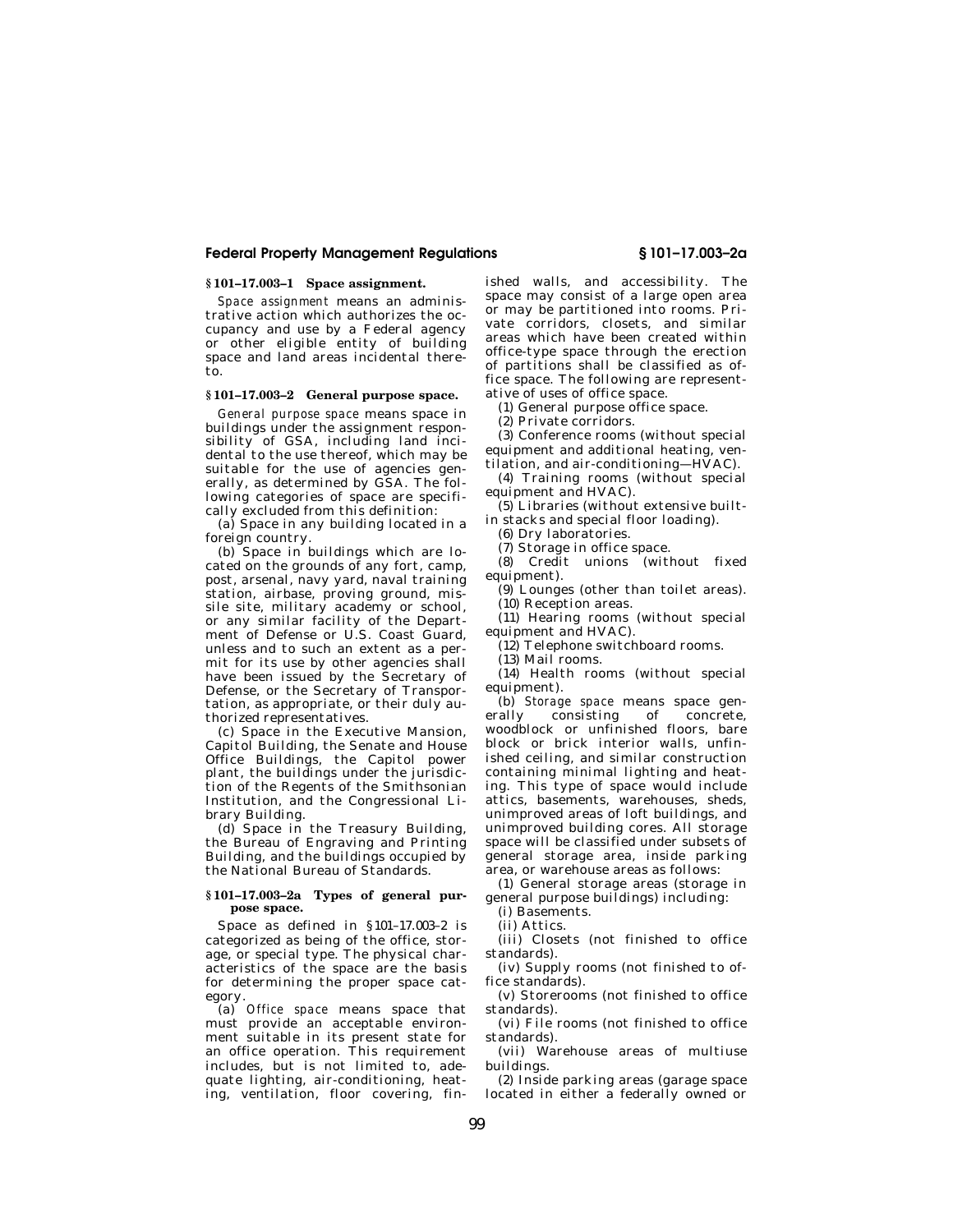leased building which is utilized for the parking of motor vehicles) including:

(i) Garages.

(ii) Parking area.

(iii) Motor pool parking.

(3) Warehouse areas (entire buildings with warehouse features, including minor amounts of supporting office space).

(c) *Special space* means space which, because of architectural features or the installation of fixed (built-in) equipment and special utilities, necessitates the expenditure of varying sums to construct, maintain, and/or operate as compared to office and storage space. Special space is further defined as follows:

(1) Laboratory and clinic areas (space containing built-in equipment and utilities required for the qualitative or quantitative analysis of matter, experimentation, the processing of materials, and/or the physical welfare of employees or the public) including:

(i) Wet laboratories.

(ii) Clean laboratories.

(iii) Photographic laboratories.

(iv) Clinics.

(v) Health units and rooms (with special equipment).

(vi) Private toilets.

(2) Food service areas (space in building devoted to the preparation and dispensing of foodstuffs) including:

(i) Cafeterias (kitchen and table areas).

(ii) Snack bars.

(iii) Mechanical vending areas.

(iv) Private kitchens.

(3) Structurally changed areas (areas having architectural features differing from normal office or storage areas such as sloped floors, high ceilings, and increased floor loading) including:

(i) Auditoriums.

(ii) Gymnasiums.

(iii) Libraries (with special stacks and floor loading).

(iv) Target ranges.

(v) Security vaults.

(vi) Courtrooms.

(vii) U.S. Postal Service workrooms.

(4) Automatic data processing areas (areas having special features such as humidity and temperature control, raised flooring, and special wiring) including:

(i) Computer rooms.

## **§ 101–17.003–3 41 CFR Ch. 101 (7–1–00 Edition)**

(ii) Support areas (with special flooring and wiring).

(iii) Tape vaults.

(5) Conference and training areas (areas used for conferences, training, and hearings with special equipment and supplemental HVAC) including:

(i) Conference rooms.

(ii) Hearing rooms.

(iii) Training rooms.

(iv) Exhibit areas.

(v) Small courtrooms (no structural changes).

(6) Light industrial areas including:

(i) Records storage (with humidity control).

(ii) Storage type space (with air-conditioning).

(iii) Printing plants.

(iv) Product classifying laboratories.

(v) Motor Pool service areas.

(vi) Postal workrooms, swingrooms, locker rooms, mailing vestibules and platforms, and lock box lobbies.

(vii) Shops (other than PBS).

(viii) Loading docks and shipping platforms.

(ix) Canopy areas.

(x) Vertical improved mail system areas.

(7) Quarters and residential housing areas (housing and quarters that do not logically fall in the other categories).

### **§ 101–17.003–3 Special purpose space.**

*Special purpose space* means space in buildings under the assignment responsibility of GSA, including land incidental to the use thereof, which is wholly or predominantly utilized for the special purposes of an agency and not generally suitable for the use of other agencies, as determined by GSA.

### **§ 101–17.003–4 Government-owned space.**

*Government-owned space* means space in buildings, and land incidental thereto, the title to which is vested, or which will become vested, pursuant to existing agreement, in the United States Government.

## **§ 101–17.003–5 Leased space.**

*Leased space* means space in buildings, and land incidental thereto, for which the Government has a right of occupancy by virtue of having acquired a leasehold interest.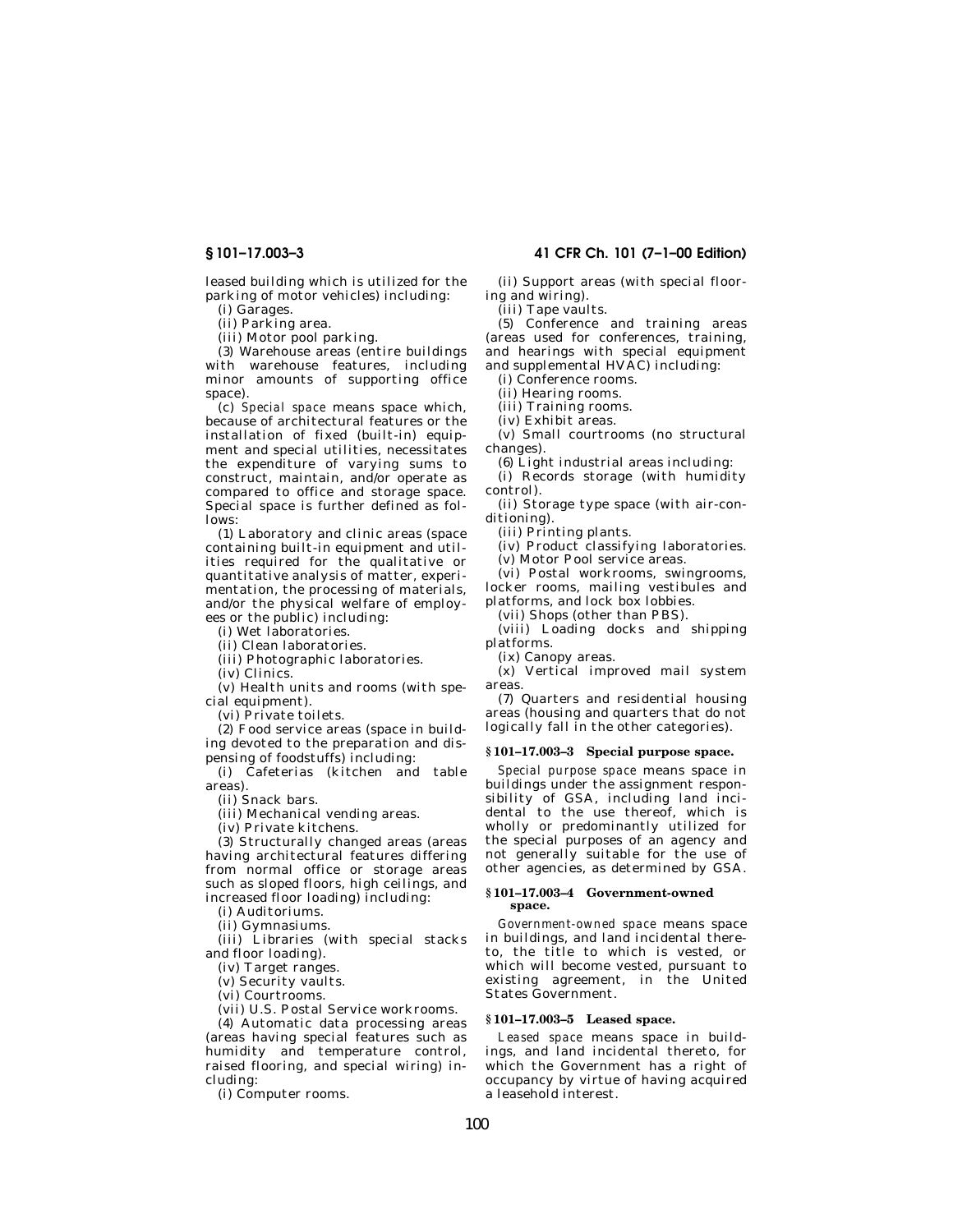## **Federal Property Management Regulations § 101–17.003–21**

## **§ 101–17.003–6 Permit space.**

*Permit space* means space in buildings, and land incidental thereto, for which a right of occupancy has been granted by permit from another Federal agency.

## **§ 101–17.003–7 Occupancy guides.**

*Occupancy guides* means printed guidelines developed jointly by GSA and the affected agency which outline the space requirements based on the functions, operations, and staffing of the particular agency for which they are developed.

## **§ 101–17.003–8 Private office.**

*Private office* means a room occupied by one individual. This room may be enclosed by either ceiling-high or screen partitions.

## **§ 101–17.003–9 Semiprivate office.**

*Semiprivate office* means a room not exceeding 400 square feet occupied by two or more individuals. This room may be enclosed by either ceiling-high or screen partitions.

## **§ 101–17.003–10 Open office area.**

*Open office area* means an area exceeding 400 square feet that may contain work stations and/or administrative support functions. This area may be enclosed by either ceiling-high or screen partitions.

## **§ 101–17.003–11 Work station.**

*Work station* means the furniture, equipment, and immediate area generally required by one worker. A multiple occupancy work station is considered a single work station. Two physically separate areas used by a single worker are considered two work stations. Support equipment and supply areas used by more than one worker are not considered work stations.

[43 FR 35484, Aug. 10, 1978]

## **§ 101–17.003–12 Administrative support space.**

*Administrative support space* means office space which is required in addition to work station space to house equipment and/or functions which an agency requires to properly perform its mission.

## **§ 101–17.003–13 Joint use space.**

*Joint use space* means that common space available for use by all occupants of the building such as cafeterias, conference rooms, credit unions, and snack bars. It does not include mechanical, custodial, or circulation areas.

#### **§§ 101–17.003–14—101–17.003–15 [Reserved]**

## **§ 101–17.003–16 Inside parking space.**

*Inside parking space* means that motor pool space and parking space for Postal Service, official, employee, and visitor vehicles that is part of a building or in a structure specifically designed for vehicle parking.

## **§ 101–17.003–17 Outside parking space.**

*Outside parking space* means that parking space not included in the inside parking space category, such as uncovered ground level parking areas or parking lots either paved or unpaved.

## **§ 101–17.003–18 Space planning.**

*Space planning* means a study using the latest techniques to determine the best location and the most efficient layout of agency operations and equipment.

## **§ 101–17.003–19 Space layout.**

*Space layout* means the specific placement of work stations, furniture, and equipment to provide maximum efficiency of an agency operation. This is normally accomplished by the use of templates.

## **§ 101–17.003–20 Space utilization.**

*Space utilization* means the manner and the degree of efficiency in which Government-owned and -leased facilities are occupied.

## **§ 101–17.003–21 Space inspection.**

*Space inspection* means a reconnaissance-type evaluation of the manner in which space assignments are being utilized to determine whether immediate or scheduled corrective action is indicated.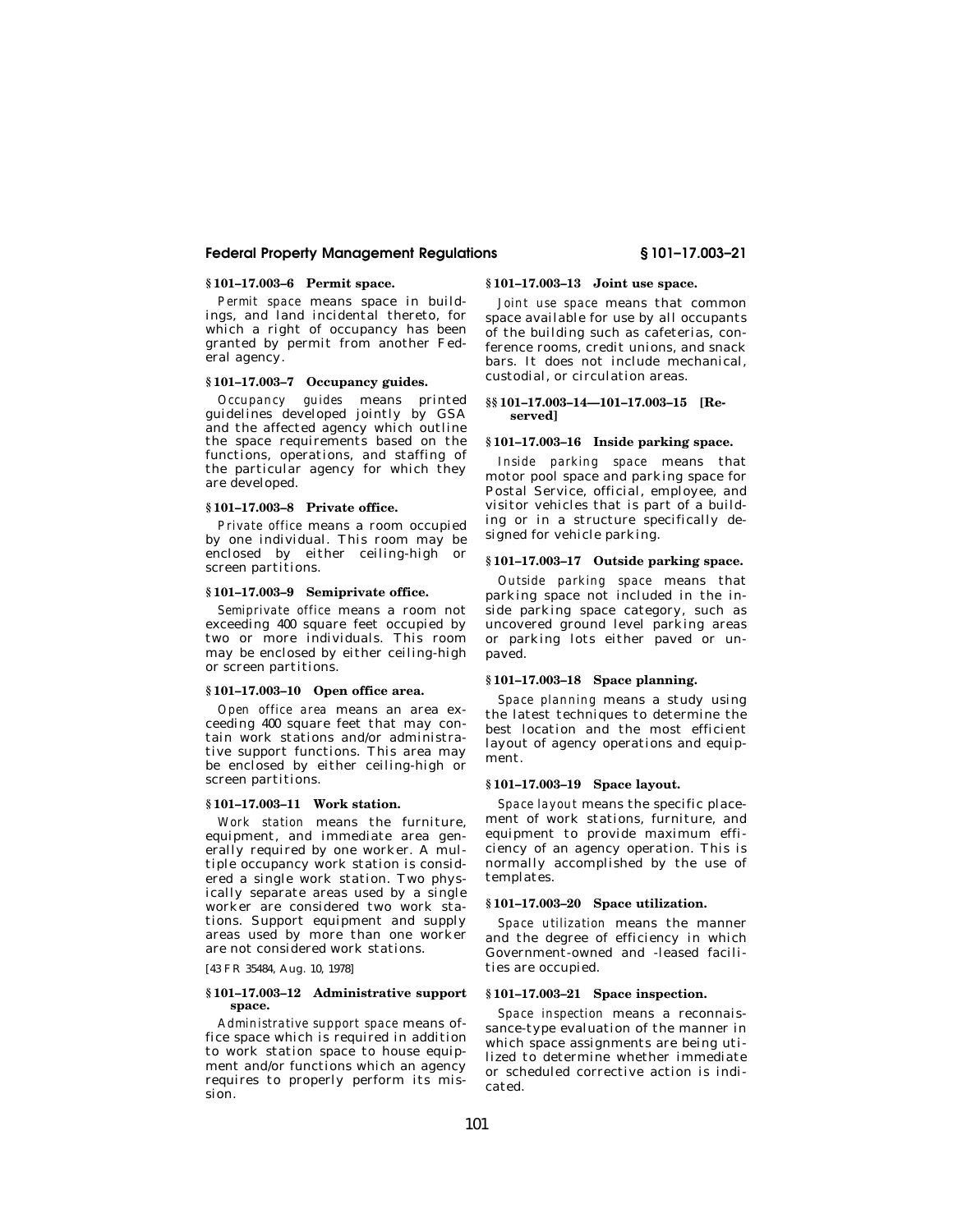## **§ 101–17.003–22 Space utilization survey.**

*Space utilization survey* means a detailed analysis, using recognized space management procedures and techniques, of the manner in which an agency is utilizing its space.

#### **§ 101–17.003–23 Federal agency.**

*Federal agency* means any executive agency or any establishment in the legislative or judicial branch of the Government except the Senate, the House of Representatives, and the Architect of the Capitol and any activities under his direction.

## **§ 101–17.003–24 Executive agency.**

*Executive agency* means any executive department or independent establishment in the executive branch of the Government, including any wholly owned Government corporation.

## **§ 101–17.003–25 Non-Federal organizations.**

*Non-Federal organizations* means organizations such as credit unions, concessions, and vending stands operated by the blind; organizations under the direct sponsorship of a Federal agency such as grantees and contractors; and such recognized groups or organizations as defined in §101–20.701.

## **§ 101–17.003–26 Gross area.**

*Gross area* means the sum of the floor areas computed by measuring from the normal outside face of exterior walls, disregarding architectural setbacks or projections, cornices, pilasters, and buttresses, and including all stories or areas which have floor surfaces and a clear standing headroom of 61⁄2 feet or more. Gross area includes basements (except unexcavated portions), attics, garages, roofed porches, mezzanines, loading platforms, shipping platforms, penthouses, mechanical equipment floors, lobbies, and corridors. Suspended postal lookout galleries are not included. Gross area does not include open courts, light wells, upper portions of rooms, lobbies and other areas which rise above the story being measured, drives or ramps extending beyond the principal exterior walls of the building, or unroofed areas such as cooling tow-

## **§ 101–17.003–22 41 CFR Ch. 101 (7–1–00 Edition)**

ers and unenclosed portions of ground level or intermediate stories.

## **§ 101–17.003–27 Occupiable area.**

*Occupiable area* means that portion of the gross area which is available for use by an occupant's personnel or furnishings, including space which is available jointly to the various occupants of the building, such as auditoriums, health units, and snack bars. Occupiable area does not include that space in the building which is devoted to its operations and maintenance, including craft shops, gear rooms, and building supply storage and issue rooms. Nonpermanent ceiling-high corridors solely serving a single space assignment and permanent corridors restricted for the security purposes of a single space assignment are occupiable. Occupiable area is computed by measuring from the occupant's side of ceiling-high corridor partitions or partitions enclosing mechanical, toilet, and/ or custodial space to the inside finish of permanent exterior building walls or to the face of the convector if the convector occupies at least 50 percent of the length of the exterior wall. When computing occupiable area separated by partitions, measurements are taken from the center line of such partitions.

[43 FR 35484, Aug. 10, 1978]

## **§ 101–17.003–28 Building support area.**

*Building support area* means that portion of the floor area that is not occupiable by an occupant's personnel or furnishings. It consists of the mechanical, toilet, custodial, circulation, and construction areas including their enclosing walls and represents the difference between gross area and occupiable area.

#### **§ 101–17.003–29 Government-controlled space.**

*Government-controlled space* means Government-owned space or Government-leased space.

## **§ 101–17.003–30 Circulation factor.**

*Circulation factor* means an allowance to enable movement within occupiable space which may be added by GSA to space requests depending on agency functions and anticipated or actual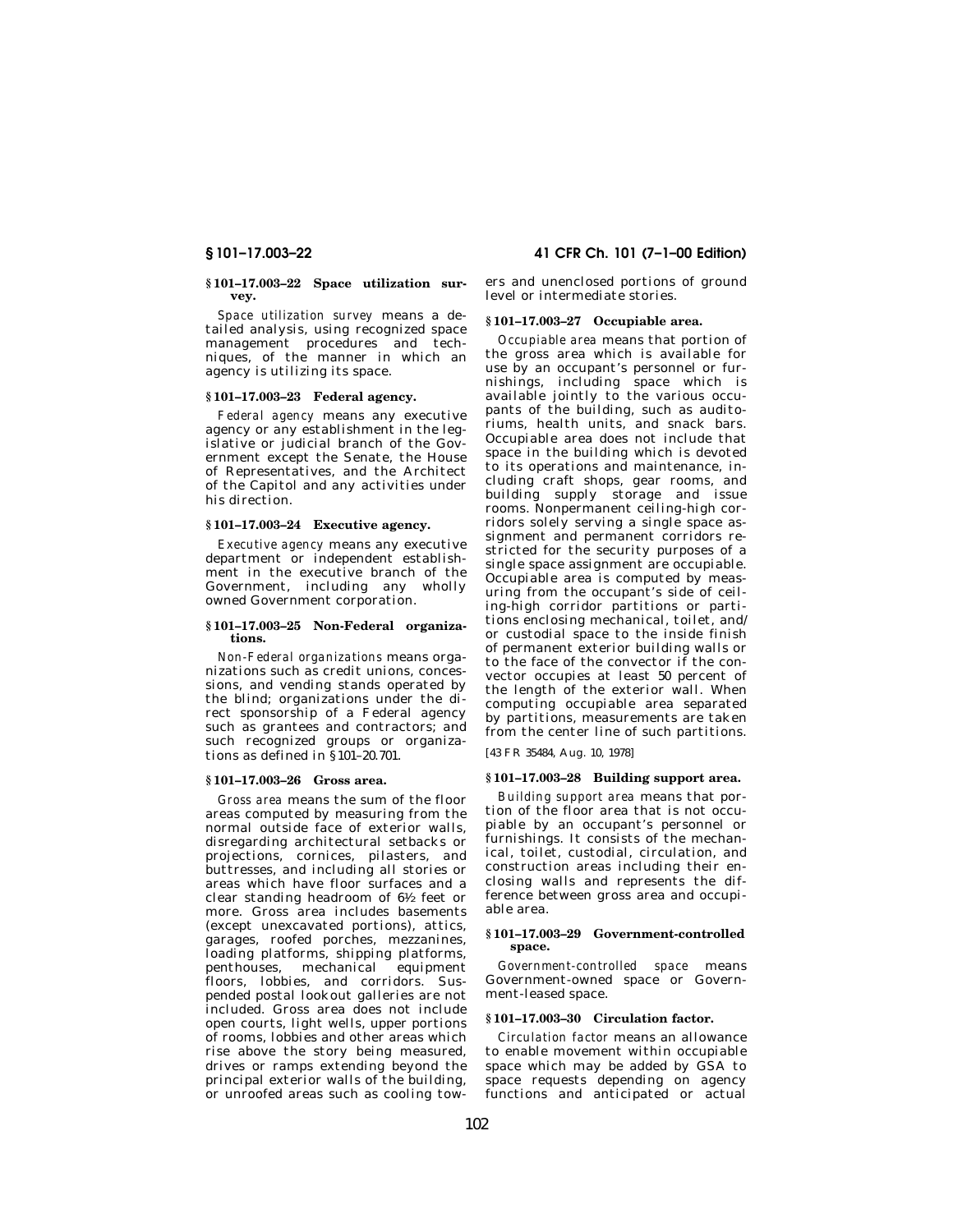## **Federal Property Management Regulations § 101–17.003–36**

physical variations in buildings. In practice, the actual circulation factors may vary depending on:

(a) Bay and floor size;

(b) Shape and symmetry of the space;

(c) Building core size and location;

(d) Column spacing, chases, and building projections; and

(e) Location of fixed corridors and fire aisles.

[43 FR 35484, Aug. 10, 1978]

## **§ 101–17.003.31 Layout factor.**

Layout factor means an allowance to enable efficient location of equipment and work station components within occupiable space which may be added by GSA to space requests depending on the use of existing and/or proposed furniture, various layout techniques, and anticipated or actual physical variations in buildings. In practice, actual layout factors may depend on:

(a) Furniture type, size, and interchangeability and the extent to which they can be logically and efficiently linked;

(b) The type of layout techniques to be employed by the planner/designer when it is finally drawn up; as well as

(c) The actual expertise of the planner/designer in performing the layout task and the time available to accomplish it.

[43 FR 35484, Aug. 10, 1978]

### **§ 101–17.003–32 Space allocation standards.**

*Space allocation standards* means agreements between GSA and an agency that are written in terms which permit nationwide application and are used:

(a) As a basis for establishing agency space requirements;

(b) To document variations from FPMR guidelines in determining agency space allocations; and

(c) To establish exceptions to general guidelines for GSA and agency responsibilities in initial space alteration funding.

[43 FR 35485, Aug. 10, 1978]

#### **§ 101–17.003–33 Urban area.**

*Urban area* means any Standard Metropolitan Statistical Area (SMSA) as defined by the Department of Commerce and any non-SMSA that meets one of the following criteria:

(a) A geographical area within the jurisdiction of any incorporated city, town, borough, village, or other unit of general local government, except county or parish, having a population of 10,000 or more inhabitants.

(b) That portion of the geographical area within the jurisdiction of any county, town, township, or similar governmental entity which contains no incorporated unit of general local government, but has a population density equal to or exceeding 1,500 inhabitants per square mile; or

(c) That portion of any geographical area having a population density equal to or exceeding 1,500 inhabitants per square mile and situated adjacent to the boundary of any incorporated unit of general local government which has a population of 10,000 or more inhabitants. (Reference: The Intergovernmental Cooperation Act of 1968, 40 U.S.C. 535.)

[45 FR 37203, June 2, 1980]

## **§ 101–17.003–34 Central business areas.**

*Central business areas* means those areas within a central city in an SMSA or any non-SMSA that encompass the community's principal business and commercial activities, and the immediate fringes thereof, as geographically defined in consultation with local elected officials.

[45 FR 37203, June 2, 1980]

### **§ 101–17.003–35 Central city.**

*Central city* means any city whose name appears in the title of an SMSA. Criteria for determining SMSA titles are established by the Department of Commerce.

[45 FR 37203, June 2, 1980]

## **§ 101–17.003–36 Rural area.**

*Rural area* means any area that (a) is within a city or town if the city or town has a population of less than 10,000 or (b) is not within the outer boundaries of a city or town if the city or town has a population of 50,000 or more and if the adjacent urbanized and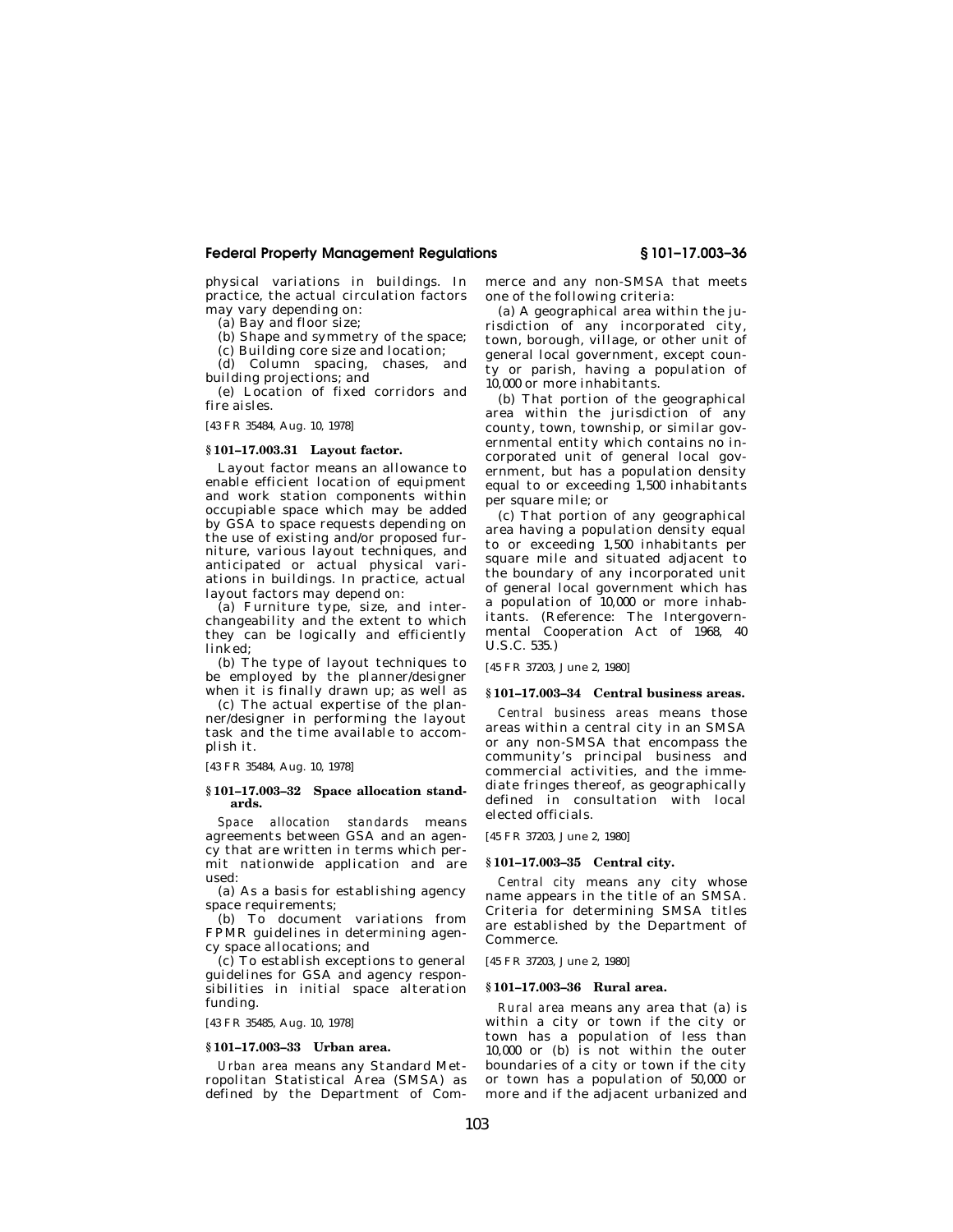urbanizing areas have a population density of more than 100 square mile.

[45 FR 37203, June 2, 1980]

## **Subpart 101–17.1—Assignment of Space**

## **§ 101–17.100 Scope of subpart.**

This subpart prescribes the responsibilities and procedures which are applicable to the assignment of space to Federal agencies and other entities entitled to occupy space in Governmentowned and -leased buildings.

## **§ 101–17.101 Requests for space.**

(a) Except as provided in §101–17.101– 2, Federal agencies shall satisfy their space needs by submitting a Standard Form 81, Request for Space, to the GSA regional office responsible for the geographic area in which the space is required. A listing of GSA regional offices and the areas they service is shown in §101–17.4801.

(b) Heads of executive agencies shall:

(1) Cooperate with and assist the Administrator of General Services in carrying out the Administrator's responsibilities with respect to buildings and space, recognizing the requirement that primary consideration be given to locating within the central business area in urban areas

(2) Give the Administrator of General Services early notice of new or changing space requirements;

(3) Economize in their requirements for space; and

(4) Review continuously their needs for space in and near the District of Columbia, taking into account the feasibility of decentralizing services or activities which can be accomplished elsewhere in the Nation without excessive costs or significant loss of efficiency.

[39 FR 23196, June 27, 1974, as amended at 45 FR 37203, June 2, 1980]

## **§ 101–17.101–1 Form of request.**

Space requests, except those for space in proposed buildings included in the Public Buildings Construction Program, shall be submitted on Standard Form 81, Revised, Request for Space. (See §101–17.4901–81, Request for Space). Requests for space in buildings pro-

## **§ 101–17.100 41 CFR Ch. 101 (7–1–00 Edition)**

posed for construction shall be submitted to GSA on GSA Form 144, Space Requirements. (See §101–17.4902–144.)

## **§ 101–17.101–1a Type of request.**

The type of request shall be indicated on Standard Form 81, Request for Space.

(a) An initial request means a request for space in a location where an agency does not presently occupy any space or where space is required for new agencies or new missions of existing agencies.

(b) A supplemental request means a request for space in a location where an agency already occupies space but needs additional space to provide for expanding program responsibilities.

(c) A replacement request means a request for space to replace that occupied by an agency as a result of a relocation or a consolidation of agency activities.

## **§ 101–17.101–1b Certification of request.**

The need for space requested, the number of personnel listed, and the availability of funds, as appropriate, for reimbursement to GSA shall be certified by an authorized official of the requesting agency on the Standard Form 81. When applicable, the certification will also state that the request is in compliance with §§101–17.103, 101– 18.107, and 101–19.101 which require the requesting agency to submit documentation that the availability of low and middle income housing in the delineated area has been cleared with the Department of Housing and Urban Development.

## **§ 101–17.101–2 Exceptions to submitting requests for space.**

Standard Form 81 need not be filed by Federal agencies when the space desired or to be acquired is:

(a) General purpose space of 2,500 square feet or less falling within the geographical area where leasing authority has been delegated to the agency. (See §101–18.104.)

(b) Special purpose space of 2,500 square feet or less irrespective of geographical location.

(c) Space acquired by the U.S. Postal Service.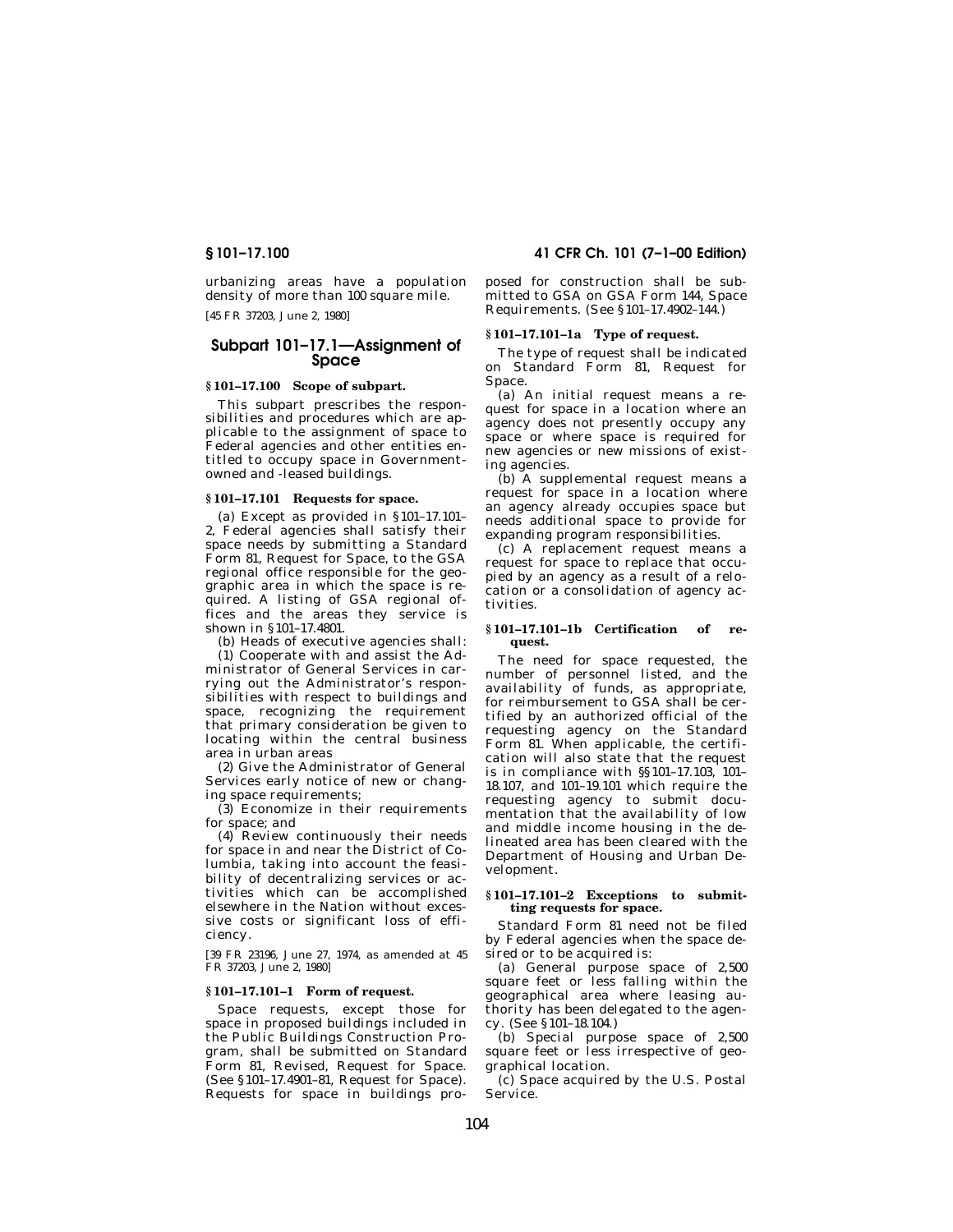## **Federal Property Management Regulations § 101–17.101–5**

(d) Space for short-term conferences and meetings. (See §101–17.101–4.)

#### **§ 101–17.101–3 Action when space is not available.**

If no suitable Government-controlled space is available, GSA will so advise the requesting agency by the return of a signed copy of the Standard Form 81, showing thereon the action to be taken.

(a) When the agency has acquisition authority or has been delegated such authority by the Administrator of General Services it may thereupon proceed to acquire the requested space. The signed copy of the Standard Form 81 shall be attached to the leasing or related instrument made available to the General Accounting Office. Such clearances are extended on a fiscal year or part of a fiscal year basis, except in these instances in which the acquiring activity uses longer term leasing authority.

(b) GSA may take necessary action to acquire space for agencies having acquisition authority when the latter so request by checking the appropriate block on Standard Form 81.

(c) GSA will take the necessary action to acquire the space for agencies having no acquisition authority.

### **§ 101–17.101–4 Short-term use of conference and meeting facilities.**

Agencies having a need for facilities for short-term conferences and meetings shall contact GSA informally to make their requirements known. GSA will determine if suitable Governmentowned facilities are available in the desired area and, if so, will notify the requesting agency of its assignment. If no suitable facilities are available, GSA will assist or advise agencies in arranging for the use of privately owned facilities when agencies have authority to contract by purchase order or other means. Payment for use of privately owned conference or meeting rooms is, in fact, payment for the services and furnishings that are provided. Such services and furnishings, in addition to the facilities (auditorium, conference room, meeting room, etc.), would include chairs (already placed as requested by the user), rostrum with tables and chairs, posting of notices on

appropriate building bulletin board, amplifier system, screen and motion picture projector, and other special equipment needed. GSA may obtain privately owned conference and meeting facilities by service contract on an hourly rate basis where combined requirements of the Federal agencies in a particular area would justify an open end service contract for such space for intermittent use periods or for an extended period of time.

### **§ 101–17.101–5 Space requirements for ADP equipment.**

(a) Agencies requiring space for the installation of data processing equipment must provide the following information in addition to the requirements of  $$101-17.101-1$ 

(1) Type of equipment (including make, model number, manufacturer, and number of units of each);

(2) Space and environmental requirements, including:

(i) Floor weight (lbs.);

(ii) Machine dimensions (width, depth, and height in inches);

(iii) Service clearance (front, rear, right and left sides);

(iv) Power in voltage and kv.-a. (starting loads and operating loads);

(v) Heat dissipation in B.t.u./hr. and air flow  $(c.f.m.):$ 

(vi) Environmental factors of temperature range (F) and relative humidity; and

(vii) Need for raised floor, acoustic ceiling, and air-conditioning;

(3) Related requirements, such as storage space for supplies, tapes, and disks; work space, including desk and aisle space; and future expansion needs;

(4) Agency responsible for funding; and

(5) Required occupancy date.

(b) The above information should be provided as separate supplemental data to Standard Form 81, Request for Space, and forwarded to the GSA office as outlined in §101–17.101. The space requirements indicated in block 11 of Standard Form 81 must include the space requirements for all components of ADPE. The ADPE supplier should be consulted prior to establishing space needs in order to ascertain any specific or peculiar space requirements of the ADPE involved.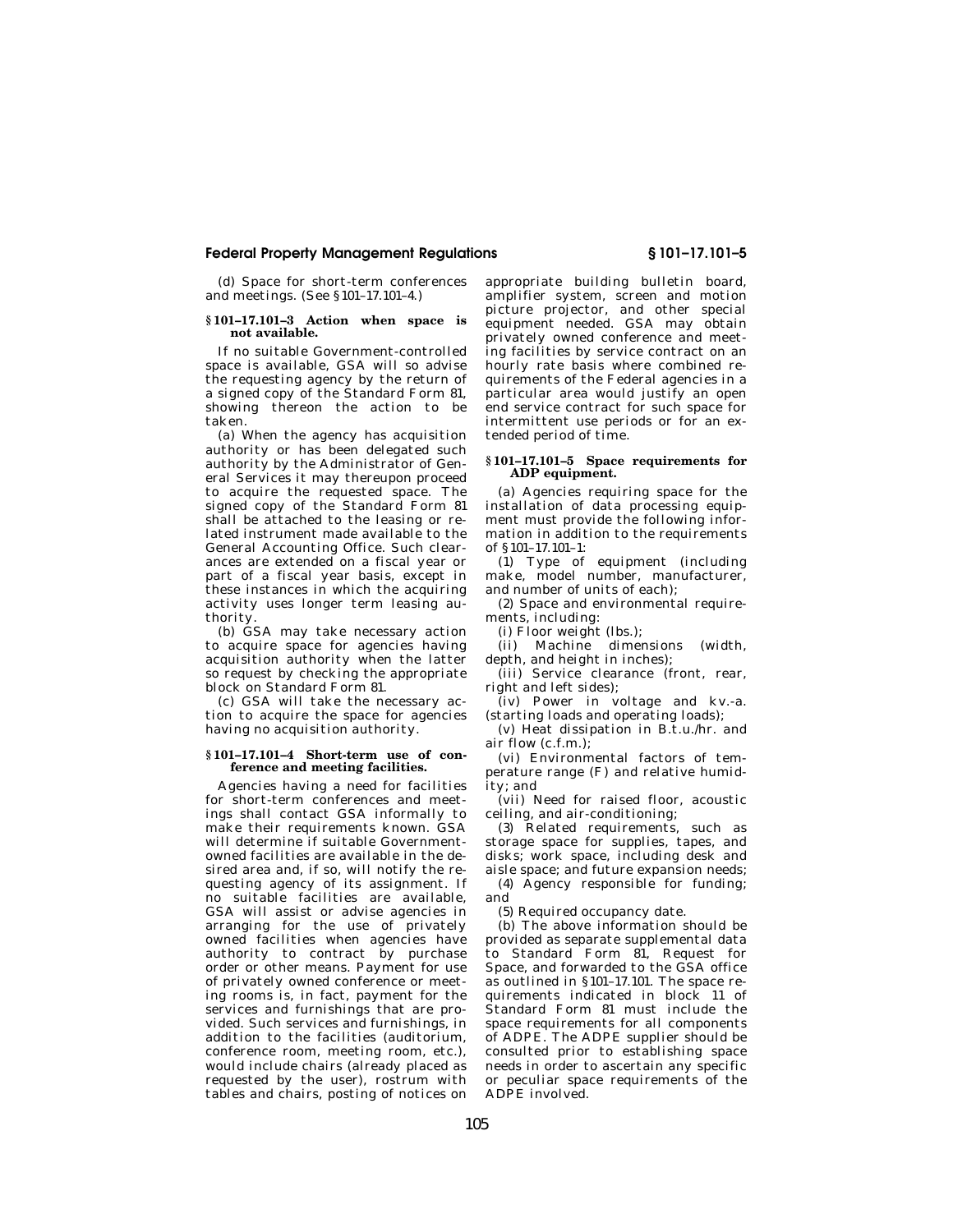(c) It is essential that this information regarding the requirement for ADP space be transmitted to GSA as far as possible in advance of delivery of equipment so that space can be provided in a timely and economical manner.

## **§ 101–17.101–6 Procurement of parking for Government-owned vehicles.**

Agencies having a need for other than temporary parking accommodations in the urban centers listed in §101–18.102, for Government-owned motor vehicles not regularly housed by GSA, shall, prior to initiating procurement action for parking accommodations, make their needs for such facilities known to the appropriate GSA office as outlined in §101–17.101. The request, which may be in the form provided in Standard Form 81. Request for Space, will be reviewed by GSA to determine the availability of Government-controlled space. The agency will be notified promptly should no such space be available. This notification will become a part of the file supporting the subsequent procurement.

## **§ 101–17.102 Procedures for assigning space.**

## **§ 101–17.102–1 Assignment by GSA.**

(a) GSA will perform all functions with respect to the assignment and reassignment of space:

(1) In Government-owned buildings which GSA controlled for assignment and reassignment purposes on June 30, 1950.

(2) In specific Government-owned buildings for which assignment and reassignment functions were transferred to GSA pursuant to section 1 of Reorganization Plan No. 18 of 1950 (3 CFR; 40 U.S.C. 490 note) or section 210(d) of the Federal Property and Administrative Service Act of 1949, as amended (40 U.S.C. 490(d)).

(3) In Government-owned buildings or space acquired by GSA by purchase, condemnation, transfer, lease, or otherwise.

(4) In Government-owned buildings which have been or may be determined to be within the assignment and reassignment authority of GSA.

## **§ 101–17.101–6 41 CFR Ch. 101 (7–1–00 Edition)**

(b) GSA may, in accordance with policies and directives prescribed by the President, including Executive Order 12072 of August 16, 1978 (43 FR 36869), under sections 205(a) and 210(e) of the Federal Property and Administrative Services Act of 1949 (40 U.S.C. 486(a) and 490(e)), and after consultation with the agencies affected, assign and reassign space of any executive agencies after determining that such assignments or reassignment is advantageous to the Government in terms of economy, efficiency, or national security.

[39 FR 23196, June 27, 1974, as amended at 45 FR 37203, June 2, 1980]

## **§ 101–17.102–2 Assignment by agencies.**

Except for the space covered by §101–  $17.102 - 1(a)$ , and subject to the provisions of  $$101-17.102-1(b)$ , agencies may perform all functions with respect to the assignment and reassignment of space. The Administrator of General Services may, in specific cases, authorize executive agencies to perform any of the functions described in §101–  $17.102-1(a)$ .

## **§ 101–17.103 Application of socioeconomic considerations.**

(a) Agencies shall cooperate with GSA in coordinating proposed programs and plans for buildings and space in a manner designed to exert a positive economic and social influence on the development or redevelopment of the areas in which such facilities will be located.

(b) Whenever actions are proposed to accomplish the reassignment or utilization of space through the relocation of an existing major work force, the impact on low- and moderate-income and minority employees shall be considered where:

(1) 100 or more low- and moderate-income employees are expected to be employed in the new space; and

(2) The relocation involves residential relocation of a majority of the existing low- and moderate-income work force, a significant increase in their transportation or parking costs, travel time that exceeds 45 minutes to the new location or a 20 percent increase in travel time if travel time to the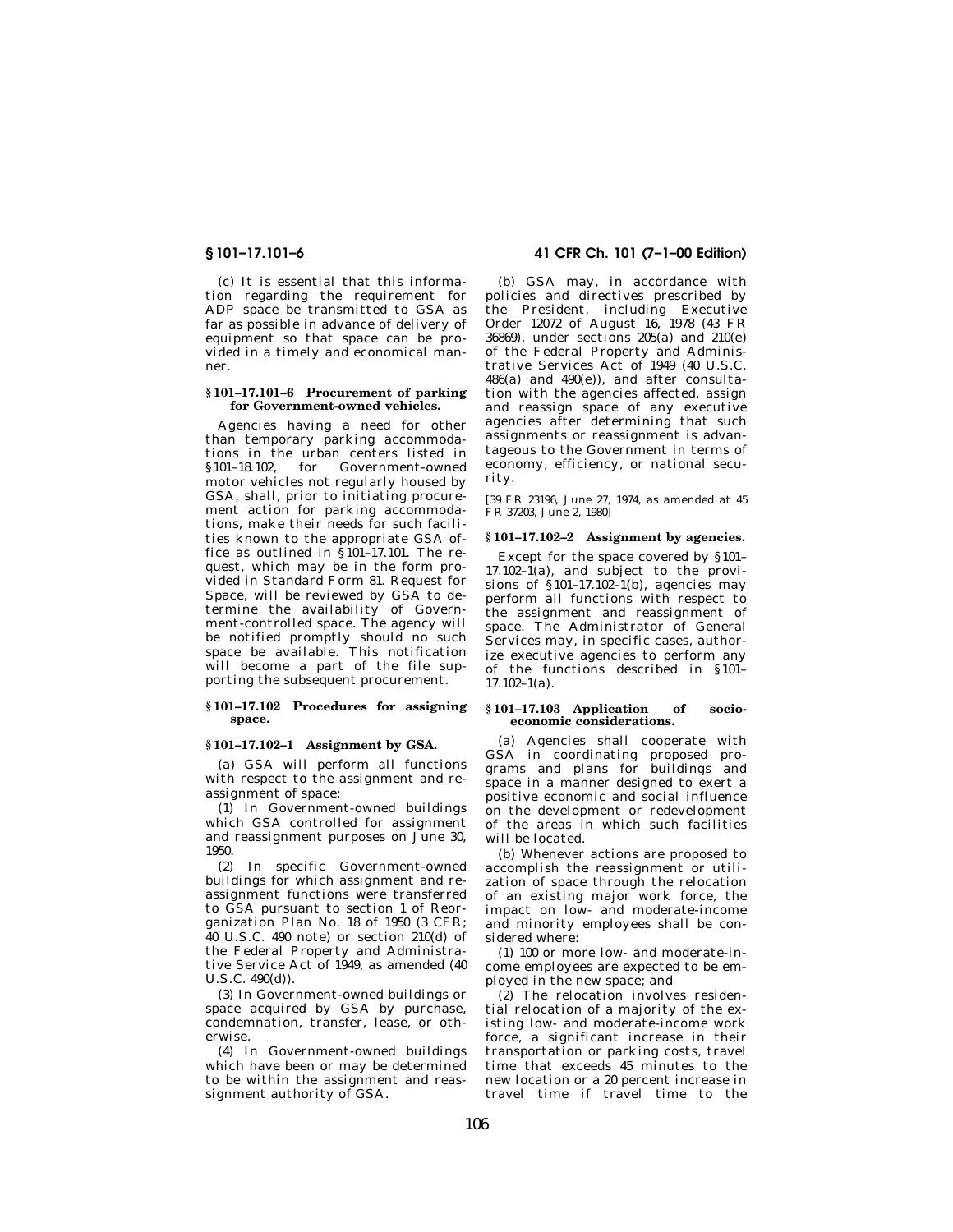## **Federal Property Management Regulations § 101–17.104–4**

present facility already exceeds an average of 45 minutes.

(c) The Department of Housing and Urban Development will be consulted concerning the availability on a nondiscriminatory basis of low- and moderate-income housing to the project area for those Federal employees who will work in the space to be assigned or reassigned when the action meets the criteria in paragraph (b) of this section.

(d) When, after consultation, it is determined that (1) there is a lack of lowand moderate-income housing on a nondiscriminatory basis within reasonable proximity and (2) the location is not readily accessible from other areas of the urban center, an affirmative action plan shall be developed as described in §101–19.101–4 with agency participation as described in §101–  $19.101 - 5$ .

[42 FR 57462, Nov. 3, 1977]

### **§ 101–17.104 Reviews and appeals of space assignment actions.**

(Sec. 205(c), 63 Stat. 390, 40 U.S.C. 486(c))

## **§ 101–17.104–1 Informal review.**

Agencies may, at any time, request a regional review of space assignment actions without resorting to formal procedures. Space assignment actions include but are not limited to space allowances, measurements, classifications, layouts, delineated areas, recommended offers, and proposed relocations. Requests for an informal review shall be directed to the appropriate GSA regional office (see §101–17.4801), which will furnish a written response if it is requested.

(Sec. 205(c), 63 Stat. 390, 40 U.S.C. 486(c)) [42 FR 57462, Nov. 3, 1977]

### **§ 101–17.104–2 Formal review.**

A request for a formal review of a space assignment action shall initially be submitted to the appropriate GSA regional office by the agency official authorized to sign the Standard Form 81, Request for Space. A request for a formal review shall be in writing and shall include all pertinent information and supporting documentation. The

GSA regional office will verify the data and perform additional investigation as necessary. The Regional Director, Space Management Division, will review all data and make a written determination. A copy of the decision will be sent to the requesting agency.

(Sec. 205(c), 63 Stat. 390, 40 U.S.C. 486(c))

[42 FR 57462, Nov. 3, 1977]

## **§ 101–17.104–3 Initial appeal.**

Within 30 calendar days after receipt of the decision, the regional agency head (or his designee) may submit an appeal of that decision to the Regional Administrator, GSA.

(a) In the appeal the agency official shall state, in writing, the basis for the original request for formal review. Only information provided with that request will be considered. Any new or additional information or facts introduced at this level will require that the appeal undergo another formal review.

(b) Within 30 calendar days the Regional Administrator, GSA, will notify the agency of his decision. In cases requiring more detailed analysis than can be accomplished within 30 days, the Regional Administrator will notify the agency and establish a date on which his decision will be rendered.

(Sec. 205(c), 63 Stat. 390, 40 U.S.C. 486(c))

[42 FR 57462, Nov. 3, 1977]

## **§ 101–17.104–4 Further appeals.**

(a) Within 30 calendar days after the agency has been notified of the Regional Administrator's decision, a further appeal may be filed by the agency head with the Administrator of General Services. Substantial justification should be furnished that the decision was arbitrary, capricious, or not supported by the evidence presented. The Administrator will render the agency's decision within 30 calendar days of receipt of the appeal.

(b) [Reserved]

(Sec. 205(c), 63 Stat. 390; 40 U.S.C. 486(c))

[42 FR 57462, Nov. 3, 1977, as amended at 44 FR 16394, Mar. 19, 1979]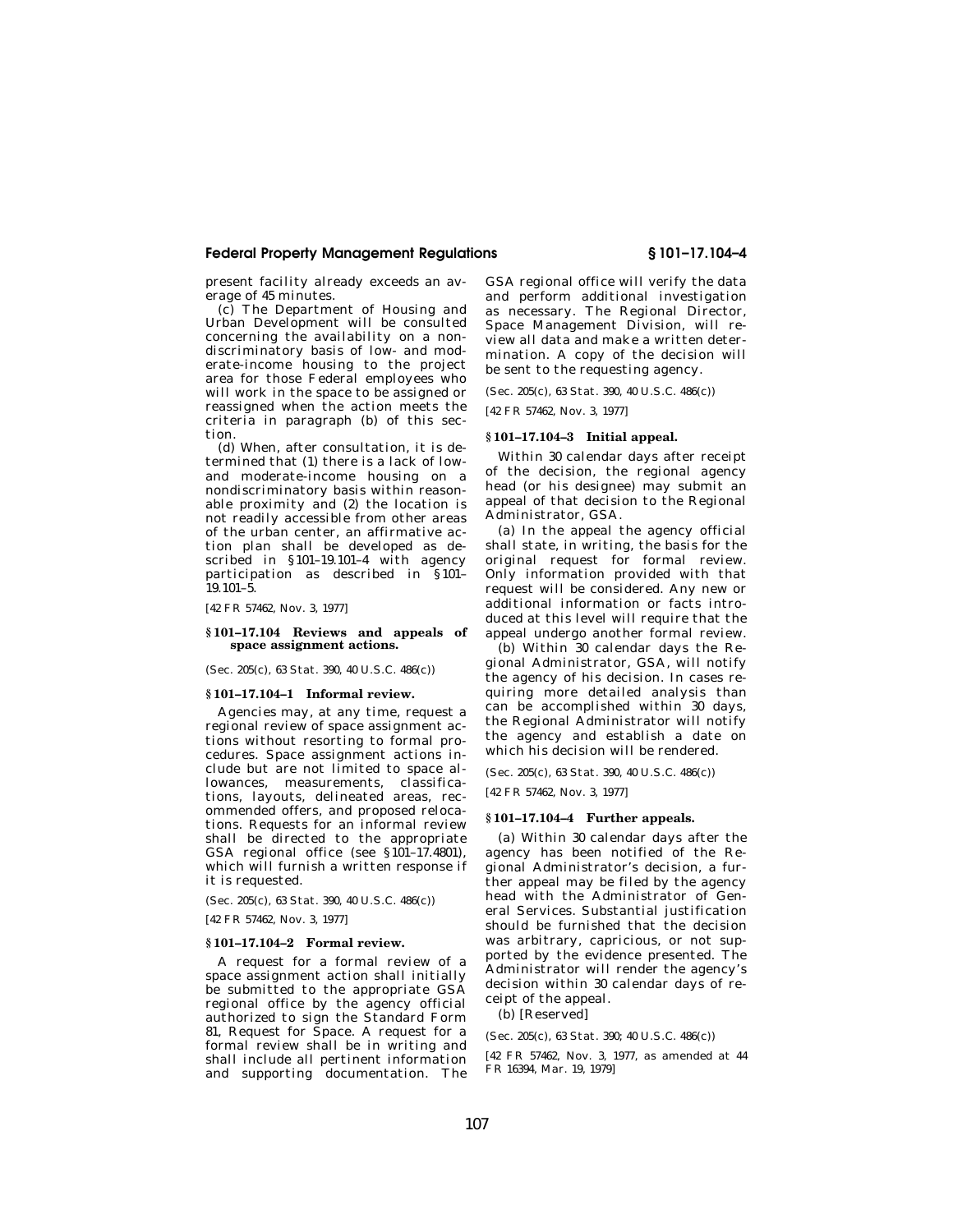## **Subpart 101–17.2—Utilization of Space**

## **§ 101–17.200 Scope of subpart.**

This subpart prescribes the principles and objectives of GSA in regard to the full and efficient utilization of Government-controlled space. The efficient utilization of space is closely related to the assignment functions of GSA, and, therefore, this subpart shall be considered in the light of the policies and procedures in subpart 101–17.1, Assignment of Space.

## **§ 101–17.201 Responsibility of GSA.**

(a) GSA will assign agencies sufficient space to carry out their programs, provided that the need for such space is justified to the satisfaction of GSA.

(b) GSA will conduct space inspections and space utilization surveys to promote and enforce efficient utilization, recapturing for release or reassignment any space which the agencies do not justify to the satisfaction of GSA as being required. Adequate advance notice of the planned survey will be given to the agency concerned.

### **§ 101–17.201–1 Conduct of space inspections.**

GSA will plan space inspections at periodic intervals on a community, building, or agency basis as appropriate. Inspections will be made in an orderly manner, on the basis of a floorby-floor and room-by-room check of all assigned space. The agency will be provided with a written summary of significant findings and recommendations, together with data concerning improvements which can be effected by the agency, and those which are planned by GSA.

## **§ 101–17.201–2 Conduct of space utilization surveys.**

Space utilization surveys are made to ascertain whether a current assignment can be made more efficient and economical. These surveys may be scheduled as a result of a request for space, an action to improve utilization, an assignment action requiring a relocation of an activity, or as a result of a space inspection. Agencies will be kept informed of space utilization sur-

**§ 101–17.200 41 CFR Ch. 101 (7–1–00 Edition)**

veys and actions related thereto by the appropriate GSA regional office listed in §101–17.4801.

## **§ 101–17.202 Responsibility of agencies.**

It is the responsibility of the agencies to assist and cooperate with GSA in the assignment and utilization of space, including the furnishing of data relative to the use of the space occupied, and personnel housed or to be housed. It is the further responsibility of the agencies continuously to study and survey space occupied under assignment by GSA and other space which is controlled by the agencies, to insure efficient and economical space utilization. It is also the responsibility of those agencies which control space to report to GSA any space which is excess to their needs and which might be assigned to other agencies.

## **§ 101–17.203 Release of space not fully utilized.**

The space utilization program is designed to effect maximum efficient utilization of Government-controlled space. Space for which there is no current foreseeable need will be relinquished.

## **§ 101–17.204 Notice to GSA of relinquishment of assigned space.**

(a) GSA shall be notified by an agency occupying space assigned by GSA at least 120 days prior to the date on which the space, or portion thereof, will no longer be needed. In no event, however, shall such notice be given less than 30 days prior to the date on which a lease termination notice must be issued. Such notification shall be submitted in writing to the GSA regional office responsible for the geographical area in which the space is located, giving a description of the area involved, its location and the estimated date of release. When a portion of space is released, it must be consolidated and accessible for reassignment. Any alteration required to make such space consolidated and accessible will be borne by the agency before the space is assumed by GSA. The appropriate GSA regional office may reassign or dispose of the space.

(b) When an agency is responsible for operation, maintenance, and protection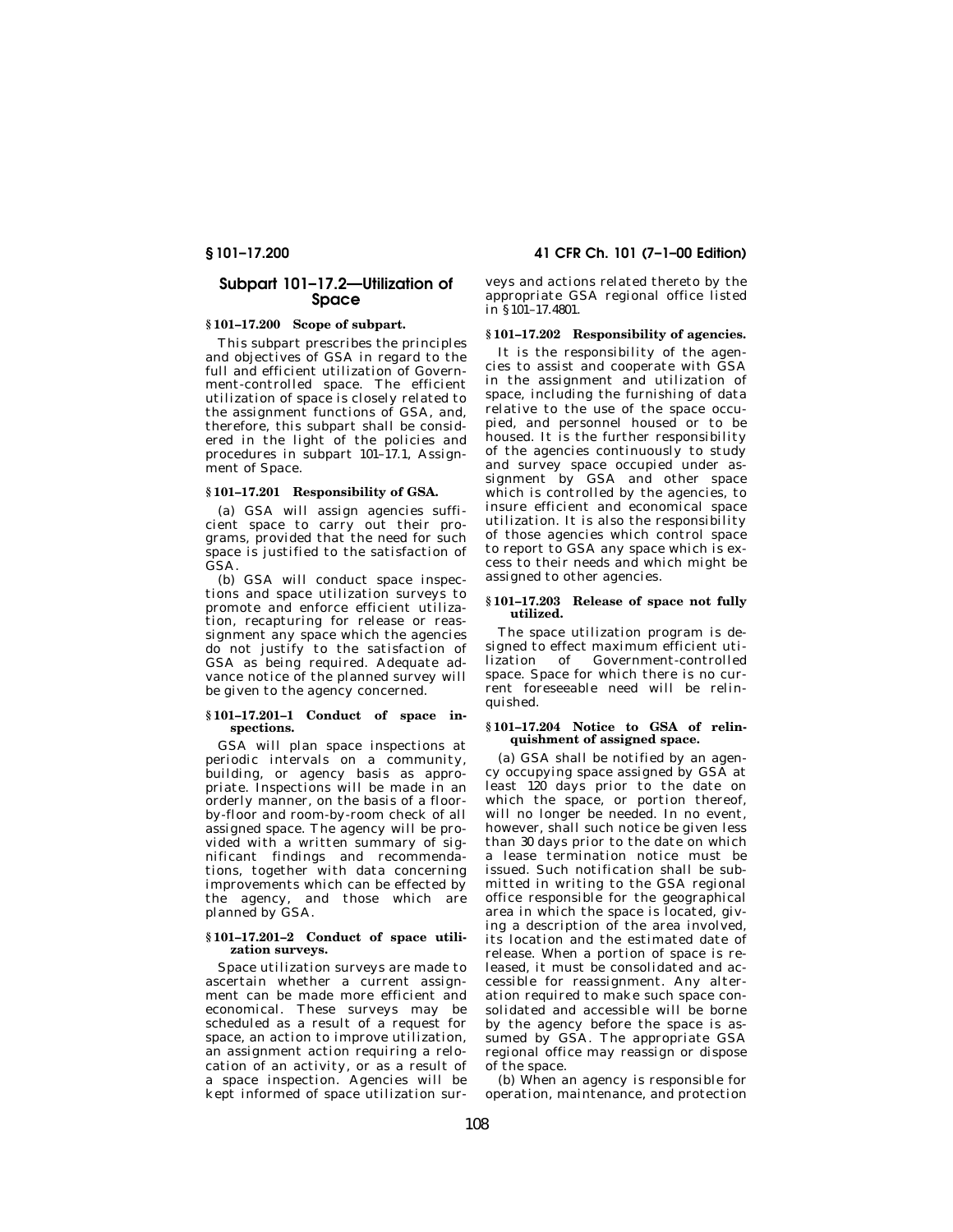## **Federal Property Management Regulations § 101–17.304–2**

of Government-owned space to which it has been assigned by GSA, and the agency determines that such space, or a portion thereof, is no longer needed, the agency shall so notify GSA at least 6 months prior to relinquishing the space in the same manner as indicated in paragraph (a) of this section. The operation, protection, and maintenance of the real property or portion thereof to be released shall continue to be the responsibility of the agency until the first day of the fiscal quarter after the 6-month period ends.

(Sec. 205(c), 63 Stat. 390; (40 U.S.C. 486(c)))

[39 FR 23196, June 27, 1974, as amended at 42 FR 16778, Mar. 30, 1977]

## **Subpart 101–17.3—Space Standards, Criteria, and Guidelines**

## **§ 101–17.300 Scope of subpart.**

This subpart identifies those factors affecting office layout which must be considered in connection with achieving more efficient layouts and better space utilization.

## **§ 101–17.301 Space allowances.**

Space allowances are derived from specific studies of the operations of the agencies, and are directed toward providing each employee with enough space to work efficiently.

## **§ 101–17.302 Use of occupancy guides.**

The objectives of the occupancy guide program are to improve agency operations and promote economic and prudent utilization of Government-controlled space through the development and application of occupancy standards and criteria for specific agencies and activities. Each occupancy guide represents an agreement between GSA and the agency as to the latter's space requirements and is written in terms which permit nationwide application. The criteria contained in occupancy guides will be used as a basis for estimating agency space requirements for those agencies for which guides have been published and allowances are considered to be maximum. Occupancy guides will be reviewed jointly by GSA and the agencies and revised to conform with the allowances contained in this subpart 101–17.3.

## **§ 101–17.303 Use of space allocation allowances.**

(a) The space allowances listed in §§101–17.304–1 and 101–17.304–2 are to be used in space planning for agencies or components thereof for which occupancy guides have not been published. In addition, these allowances are applicable for all agency headquarters activities.

(b) Work station space allowances listed in §101–17.304–1 shall not necessarily be used as criteria for assigning space to individuals. Rather, they should be used to estimate that portion of the total office space that is required for work stations.

## **§ 101–17.304 Office space allowances.**

The amount of office space developed by application of these allowances should normally be sufficient to house office elements of executive agencies. It is recognized, however, that agency functions and needs and physical variations in buildings will cause deviations in the determination of the amount of space assigned, and its division into private, semiprivate, open areas, or other uses will be based upon a templated layout which reflects the optimum use of the space and the workflow requirements of the using agency.

#### **§ 101–17.304–1 Work station space allowances for general schedule personnel.**

| Grade                                                                                                                  | Type of assign-<br>ment <sup>1</sup>                                                                                                                           | Office<br>space $2$                                                     |
|------------------------------------------------------------------------------------------------------------------------|----------------------------------------------------------------------------------------------------------------------------------------------------------------|-------------------------------------------------------------------------|
| GS 1 to 6<br>GS 7 to 11<br>GS 7 to 11<br>GS 12 to 13<br>GS 12 to 13<br>GS 14 to 15<br>GS 14 to 15<br>GS 16, 17, and 18 | Nonsupervisory<br>Supervisory<br>Nonsupervisory<br>Supervisory<br>Nonsupervisory<br>Supervisory<br>Nonsupervisory<br>Supervisory<br>Supervisory<br>Supervisory | 60<br>75<br>100<br>100<br>150<br>150<br>225<br>225<br>300<br>350<br>400 |
|                                                                                                                        |                                                                                                                                                                |                                                                         |

1Supervisory means supervision of or frequent meetings with 3 or more employees within the office's confines.<br><sup>2</sup>Allowance in square feet per person.

[43 FR 34139, Aug. 3, 1978]

## **§ 101–17.304–2 Administrative support space allowances.**

The following space allowance table is to be used in determining the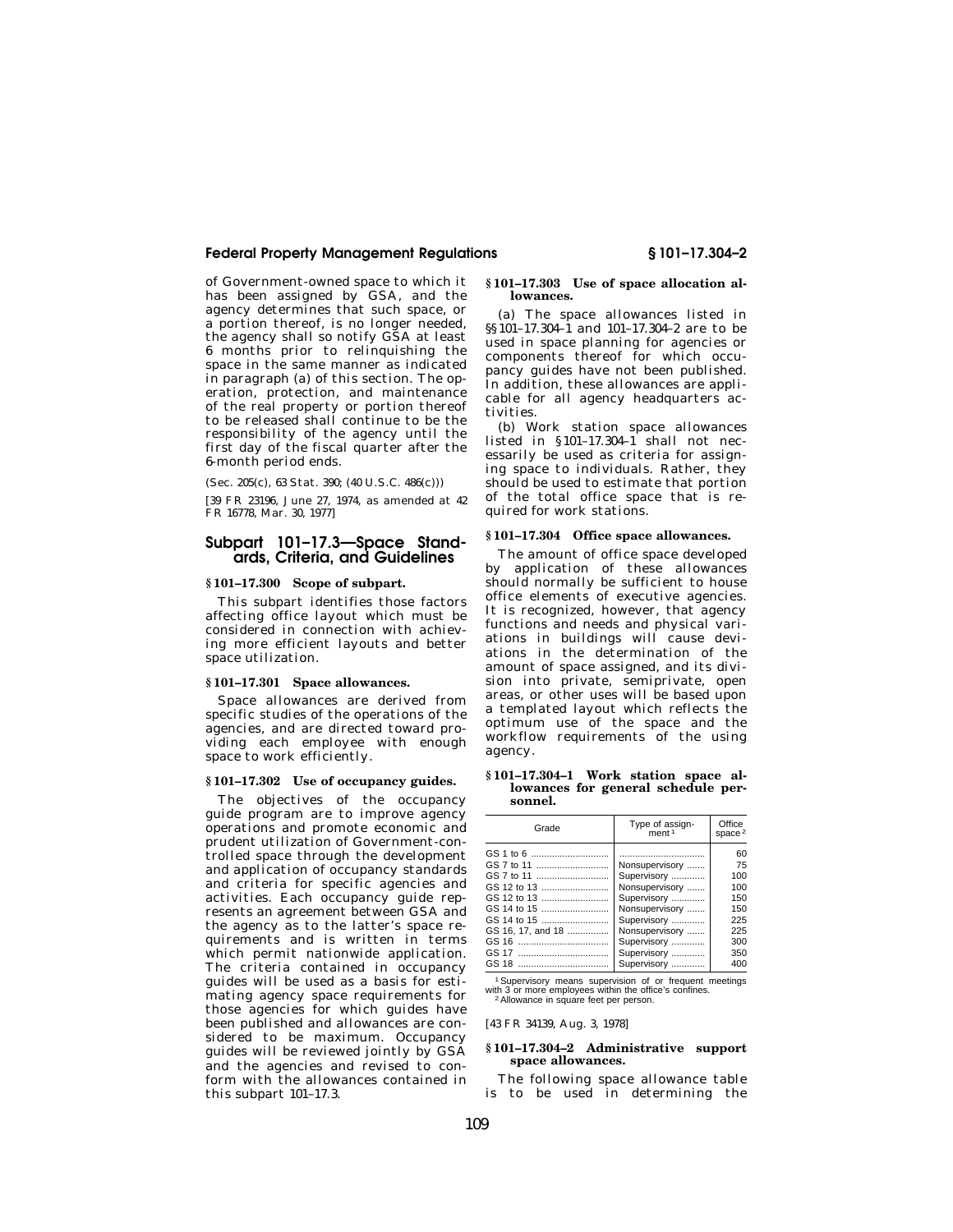amount of administrative support space required in office space planning. Although work stations may be interspersed in administrative support areas, allowances for administrative support areas may not be added to allowances for work stations except where support area furniture exceeds the capacity of the work station area.

SPACE ALLOWANCE TABLES TABLE I—COMMON FURNITURE AND EQUIPMENT

| Item                              | Size<br>(inches) | Allowance<br>(square<br>feet) |
|-----------------------------------|------------------|-------------------------------|
|                                   | $13 \times 33$   | 6                             |
| Bookcase, unitized                | 22 x 18          | 4                             |
| Cabinet, storage, wardrobe        | 18 x 24          | 6                             |
|                                   | 18 x 36          | 9                             |
|                                   | 24 x 36          | 11                            |
| Cabinet, stationary               | 18 x 36          | 9                             |
| Cabinet, filing (letter size)     | 15 x 25          | 7                             |
| Cabinet, filing (legal size)      | 18 x 25          | 8                             |
| Cabinet, filing (safe)            | 19 x 28          | 9                             |
| Cabinet, filing (map, plan)       | 36 x 48          | 24                            |
|                                   | 36 x 60          | 30                            |
|                                   | .                | 5                             |
| Costumer (hat tree)               | .                | 4                             |
| Credenza (not part of a work sta- |                  |                               |
|                                   | 18 x 66          | 15                            |
| Locker, clothing                  | 18 x 21          | 6                             |
|                                   | 36 x 21          | 12                            |
| Safe (1-door)                     | 21 x 23          | 8                             |
|                                   | 42 x 36          | 10                            |
| Safe (2-door)                     | 42 x 36          | 18                            |
| Stand, dictionary                 | .                | 4                             |
| Stand, office machine             | $18 \times 18$   | 5                             |
|                                   | 18 x 34          | 9                             |
|                                   | 24 x 36          | 12                            |
|                                   | $14 \times 26$   | $\overline{4}$                |
|                                   | $24 \times 36$   | 12                            |
|                                   | $30 \times 60$   | 25                            |
|                                   | $34 \times 60$   | 30                            |
|                                   | 36 x 72          | 35                            |
|                                   | 20 x 30          | 8                             |
|                                   | 20 x 51          | 14                            |
|                                   | 12 x 36          | 9                             |
|                                   | 18 x 36          | 10                            |
|                                   | 24 x 36          | 11                            |
|                                   |                  |                               |

TABLE II—COMMON FUNCTIONS

| Item                                                                              | Allowance                                                                                                              |
|-----------------------------------------------------------------------------------|------------------------------------------------------------------------------------------------------------------------|
| Conference and meet-<br>ing rooms.                                                | On 50 percent time/use basis at 20<br>square feet per person, based on<br>average number of persons in at-<br>tendance |
| Classrooms and train-<br>ing rooms.                                               | Desk/arm chair at 10 square feet<br>per person. Desk and chair at 40<br>square feet per person.                        |
| Reception areas                                                                   | Based on average visitor load at 10<br>square feet per person.                                                         |
| Exhibit areas, internal<br>duplicating, libraries,<br>mailrooms, supply<br>rooms. | Actual measurement of equipment<br>plus circulation.                                                                   |

## **§ 101–17.305 41 CFR Ch. 101 (7–1–00 Edition)**

## **§ 101–17.305 Storage space allowances.**

Storage space shall be estimated by application of the allowances in §101– 17.304–2 where standard storage equipment (file cabinets, shelving, and safes) is used. When such is not the case (such as bulk storage of furniture, equipment, and supplies), a careful estimate of the space requirement must be made by onsite inspection, giving due consideration to warehousing techniques.

## **§ 101–17.306 Special space allowances.**

To the extent possible, space for special use shall be estimated on the basis of specialized standards, such as those for laboratory equipment. Distributors of specialized equipment can readily provide information on space required to house particular items of equipment, and their advice should be sought whenever possible. The criteria contained in §101–17.304 may be used to estimate space required for conference rooms, classrooms, and training rooms.

# **§ 101–17.307 Private office space allow- ances.**

Private offices should be provided only when there is a demonstrated functional need. They should be only large enough for the occupant to conduct his normal business in an efficient manner and with a reasonable degree of dignity. The normal maximum allowance for private offices is 300 square feet, but this should be considered only in instances in which it is necessary for the occupant to confer frequently with sizable groups of people, and a conference room is not convenient.

#### **§ 101–17.308 Supplemental space standards for Government executives.**

The standards in §§101–17.308–1 and 101–17.308–2 are prescribed for use in the assignment of space to executive schedule personnel (levels I through V) and supergrade employees (GS 16, GS 17, and GS 18). In implementing and using these standards, the following criteria apply:

(a) These standards are used in estimating that portion of the total office space required for executive work stations, and as such are considered neither maximums nor minimums except where so noted. A degree of latitude is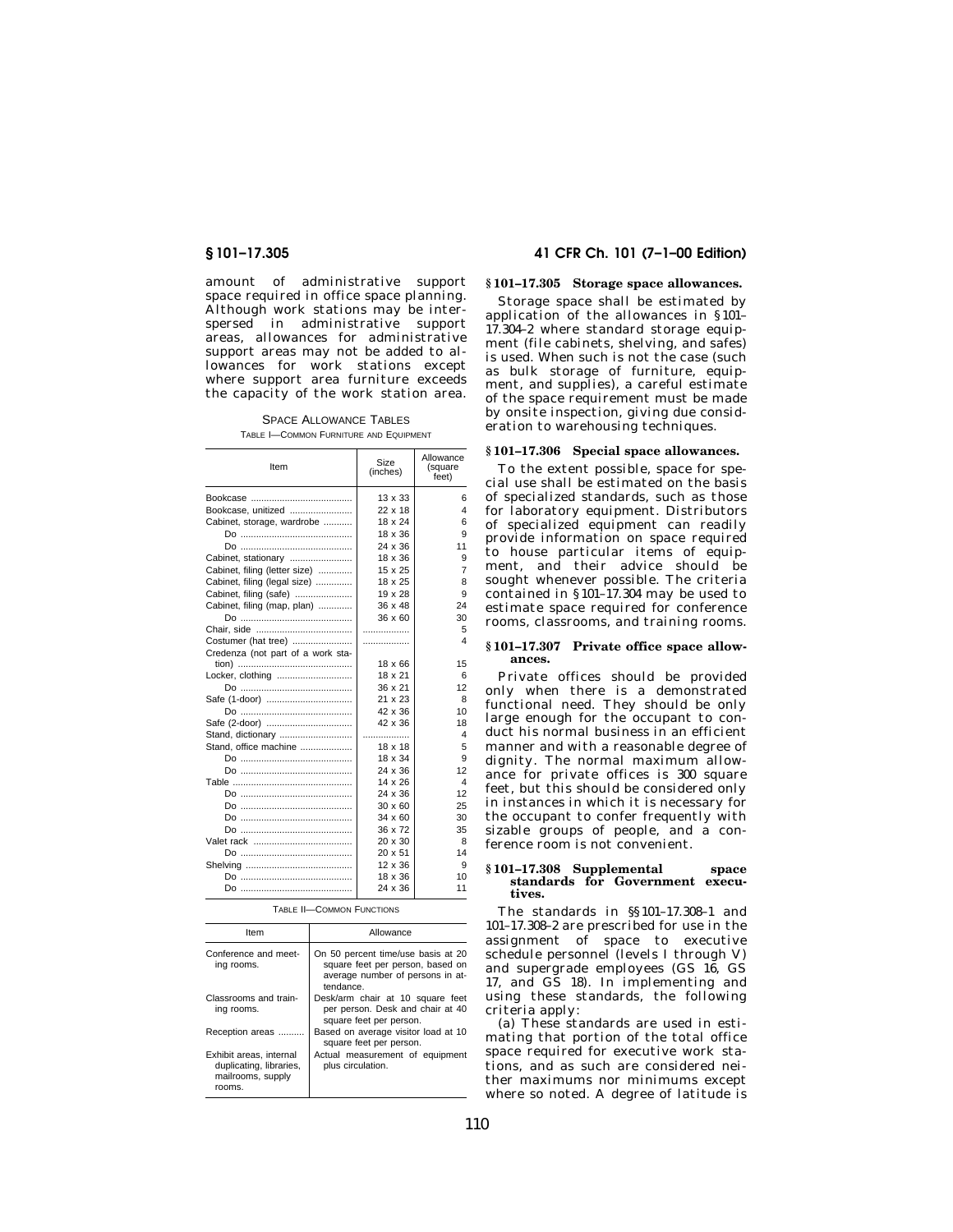## **Federal Property Management Regulations § 101–17.308–1**

necessary, depending on building configuration, functional and operational needs, and the best interests of the Government.

(b) These standards shall not be retroactively applied to justify additional space or improvements for existing offices, nor shall they be used to reduce current assignments which exceed the allotments. Compliance with the standards shall be achieved through new assignments and reassignments which take place as a result of normal turnover of office space and facilities.

(c) Alterations and amenities allowed by these standards, but which exceed GSA standard levels of alteration, shall be reimbursable to GSA by the Agency involved.

(d) If they so desire, individual Agencies may adopt more stringent standards for their executives and apply such in-house allocations to their requests for space.

(e) High-level military personnel housed in GSA-controlled space shall be subject to application of these standards at the civilian level to which their rank is equivalent.

(f) In the interest of using the public dollar judiciously, Government executives are expected to exercise restraint in furnishing and equipping their offices. Since much can be accomplished by the use of currently available furnishings, ''built-ins'' and other unusual alterations should be kept to a minimum. All alterations and amenities not detailed herein should meet the test of reasonable cost.

(g) As long as an office is in good repair and suitable to the function of the executive position to which it is assigned, it is GSA's policy to discourage personal preferential modifications with a change in occupant.

(Sec. 205(c), 63 Stat. 390 (40 U.S.C. 486(c)))

[43 FR 34139, Aug. 3, 1978]

## **§ 101–17.308–1 Standards for executive schedule personnel.**

The following standards shall be applied in the assignment of space to executive schedule personnel, levels I through V, as indicated.

(a) Square foot allowances for private offices and conference rooms for executive schedule personnel shall be as follows (any official entitled to a private conference room, when in proximity to another, may be reasonably expected to share conference facilities. Where private conference rooms are not authorized, officials shall use ''conference-rooms-in-common'' or their own offices. Common conference rooms must be justified in accordance with the provisions of §101–17.304–2, table II.):

(1) Level I: 750 square foot private office; 500 square foot proximate conference room.

(2) Level II: 600 square foot private office; 400 square foot proximate conference room.

(3) Level III:

(i) ''Directors,'' ''Administrators,'' ''Chairmen,'' ''Governors,'' ''Comptrollers,'' ''Commissioners,'' ''Presidents,'' and ''Solicitors General''—500 square foot private office; 300 square foot proximate conference room.

(ii) ''Deputy Administrators,'' ''Deputy Directors,'' and ''Under Secretaries''—500 square foot private office; private conference rooms not authorized.

(iii) ''Members'' of various Commissions and Boards—private office allowances variable at the determination of the GSA Regional Space Management Division but shall not exceed 400 square feet; private conference rooms not authorized.

(4) Level IV:

(i) All officials except ''Members''— 450 square foot private office; private conference rooms not authorized.

(ii) ''Members'' of various Commissions, Boards, Councils, and Authorities—private office allowances variable at the determination of the GSA Regional Space Management Division, but shall not exceed 400 square feet; private conference rooms not authorized.

(5) Level V:

(i) All officials except ''Members''— 400 square foot private office; private conference rooms not authorized.

(ii) ''Members'' of various Commissions and Boards—private office allowances variable at the determination of the GSA Regional Space Management Division, but shall not exceed 400 square feet; private conference rooms not authorized.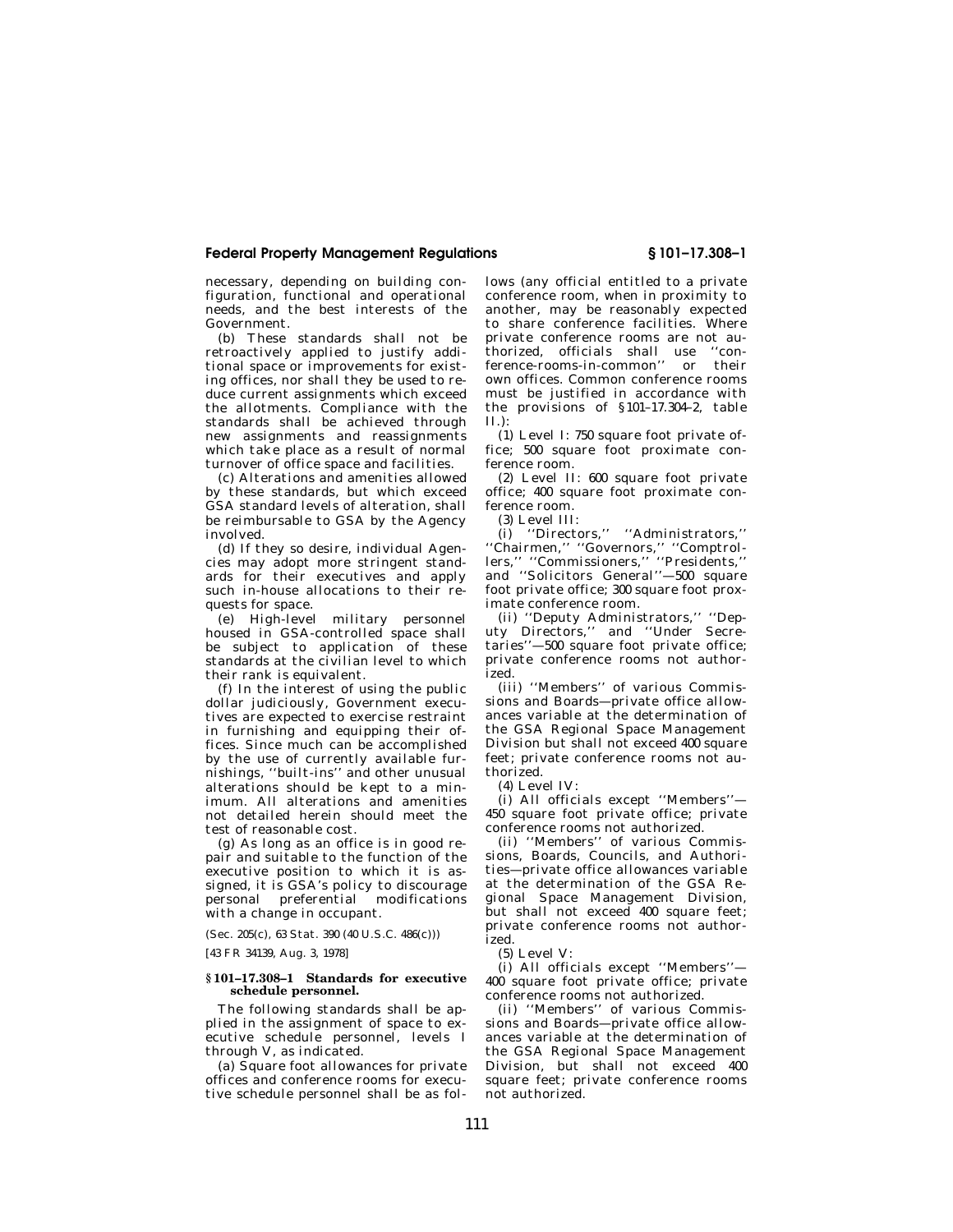(b) The use of wood paneling is strongly discouraged because of its expense and the fire hazard it presents unless it is chemically treated. All requests for wood paneling must be approved by GSA.

(c) The use of vinyl wall covering is authorized for all executive schedule personnel.

(d) Allowances for toilets, sinks, and showers for executive schedule personnel shall be as follows (toilets, sinks, or showers for ''Members'' of various Commissions, Boards, Councils, and Authorities are not authorized, regardless of level.):

(1) Level I: Toilet, sink, vanity, and shower; 45 square feet.

(2) Level II: Toilet, sink, and shower; 35 square feet.

(3) Level III: Toilet and sink; 30 square feet.

(4) Level IV: Toilet and sink; 25 square feet.

(5) Level V: Toilet and sink; 25 square feet.

(e) Allowances for kitchens and dining rooms for executive schedule personnel shall be as follows (kitchen and dining facilities for ''Deputies,'' ''Under Secretaries,'' ''Assistant Secretaries,'' and ''Members'' of various Commissions, Boards, Councils, and Authorities are not authorized, regardless of level. These officials may share the facilities of their Secretaries and/ or Chairmen.):

(1) Level I: 50 square foot kitchen area consisting of electric four-burner range, double oven, refrigerator, dishwasher, sink, and cabinets as necessary; 300 square foot dining area.

(2) Level II (for official serving as head of Agency): 40 square foot kitchen area consisting of electric four-burner range, single oven, refrigerator, sink, and cabinets as necessary; 250 square foot dining area.

(3) Level III (for official serving as head of Agency): 30 square foot kitchen area consisting of electric four-burner range, single oven, refrigerator, sink, and cabinets as necessary; 200 square foot dining area.

(4) Level IV: Kitchen and/or dining area not authorized.

**§ 101–17.308–2 41 CFR Ch. 101 (7–1–00 Edition)**

(5) Level V: Kitchen and/or dining area not authorized.

(Sec. 205(c), 63 Stat. 390 (40 U.S.C. 486(c)))

[43 FR 34139, Aug. 3, 1978]

## **§ 101–17.308–2 Supplemental standards for supergrade personnel.**

The following standards shall be applied in the assignment of space to supergrade personnel (GS–16, GS–17, and GS–18) as indicated.

(a) Private conference rooms for supergrade personnel are not authorized. Officials shall use ''conferencerooms-in-common'' or their own offices. Common conference facilities must be justified in accordance with the provisions of §101–17.304–2, table II.

(b) Use of wood paneling is not authorized for supergrade personnel.

(c) Use of vinyl wall covering is authorized for supergrade personnel.

(d) Toilets, sinks, or showers for supergrade personnel are not authorized.

(e) Kitchen and dining areas for supergrade personnel are not authorized.

(Sec. 205(c), 63 Stat. 390 (40 U.S.C. 486(c)))

[43 FR 34140, Aug. 3, 1978]

## **Subpart 101–17.4—Space Planning and Layout**

## **§ 101–17.400 Scope of subpart.**

This subpart outlines the methods used in the planning and layout of space assignments and prescribes the conditions governing GSA—agency coordination.

## **§ 101–17.401 Space planning assistance.**

GSA shall be responsible for preparing the initial space layout. When an agency requires subsequent space layout assistance, a request for such assistance should be made to the regional office of GSA responsible for the geographical area in which the space is located. In consultation with the agency, GSA will determine the scope of assistance required and will provide such service on a reimbursable basis either by use of existing staff or by contract.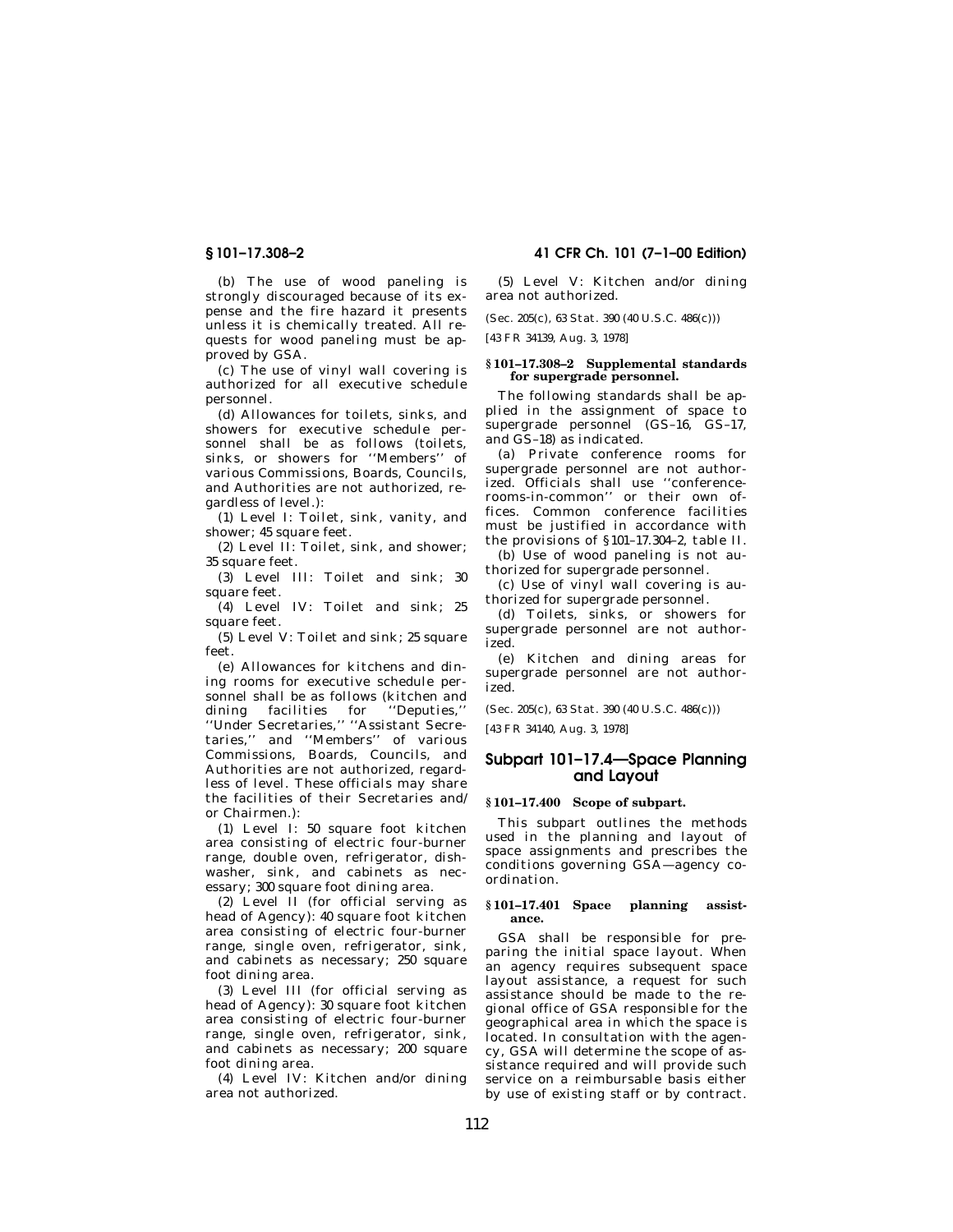## **Federal Property Management Regulations § 101–17.4701**

## **§ 101–17.402 Use of contractual services for space planning.**

No Federal agency shall, without the written approval of GSA, enter into a contract for interior office design or space layout, with any non-Federal firm or individual. When it is determined that a contract is required, GSA, with the advice of the agency, will enter into the contract and supervise the contractor's performance. The contract will be completely reimbursable by the requesting agency except when it covers the initial space layout.

## **Subpart 101–17.5—Providing Space in New Public Buildings**

## **§ 101–17.500 Scope of subpart.**

This subpart prescribes the procedures and objectives governing space planning for new public buildings.

#### **§ 101–17.501 General.**

Modern space layout principles, which contribute to good space management and operational efficiency, are particularly appropriate in the case of new public buildings. Full coordination, strict observance of the design schedule, and followup action are required to insure maximum return to the Government in terms of efficiency and economy.

## **§ 101–17.502 Responsibility of GSA.**

GSA will be responsible for the space planning and layout in all new public buildings. Regional offices of GSA will forward layout plans to occupant agencies for review and coordination and, at the same time, notify the agencies of the date beyond which design changes cannot be accepted.

## **§ 101–17.503 Responsibility of agencies.**

Agencies are responsible for making their needs known to GSA on a timely basis; providing cooperation and assistance if required in the preparation of space layouts; and requesting necessary changes prior to the design cutoff date. (See also §101–19.204.)

### **§ 101–17.504 Postoccupancy evaluation.**

GSA will conduct a postoccupancy evaluation of major new public buildings approximately 6 months after the date of occupancy. This evaluation, which will take the form of space inspections or space utilization surveys as described in subpart 101–17.2, Utilization of Space, will be conducted to economy.

## **Subparts 101–17.6—101–17.46 [Reserved]**

## **Subpart 101–17.47—Exhibits**

SOURCE: 45 FR 37203, June 2, 1980, unless otherwise noted.

## **§ 101–17.4700 Scope of subpart.**

This subpart 101–17.47 illustrates information referred to in the text of part 101–17 but not suitable for inclusion elsewhere in that part.

- **§ 101–17.4701 Memorandum of understanding between the U.S. Department of Agriculture and the General Services Administration concerning the location of Federal facilities.**
- MEMORANDUM OF UNDERSTANDING BETWEEN U.S. DEPARTMENT OF AGRICULTURE AND GENERAL SERVICES ADMINISTRATION CON-CERNING THE LOCATION OF FEDERAL FACILI-TIES

*Purpose*. The purpose of this Memorandum of Understanding is to provide an effective arrangement whereby the Department of Agriculture and the General Services Administration will cooperate to implement the National Urban Policy. This memorandum requires that in urban areas and incorporated rural communities, offices and facilities of the Department will be located in central business areas whenever such location is consistent with program requirements.

1. The President's March 27, 1978, message on urban policy included a directive to the General Services Administration to retain Federal facilities in urban areas and to put new ones there.

2. On August 16, 1978, the President signed Executive Order 12072, ''Federal Space Management'' which requires the location of Federal facilities in such a manner as to strengthen the Nation's cities, and mandates that in urban areas first consideration be given to locating Federal facilities in the central business area or adjacent areas of similar character.

3. The Secretary of Agriculture recognizes the significant role the Department can play and the need to assist the Administrator of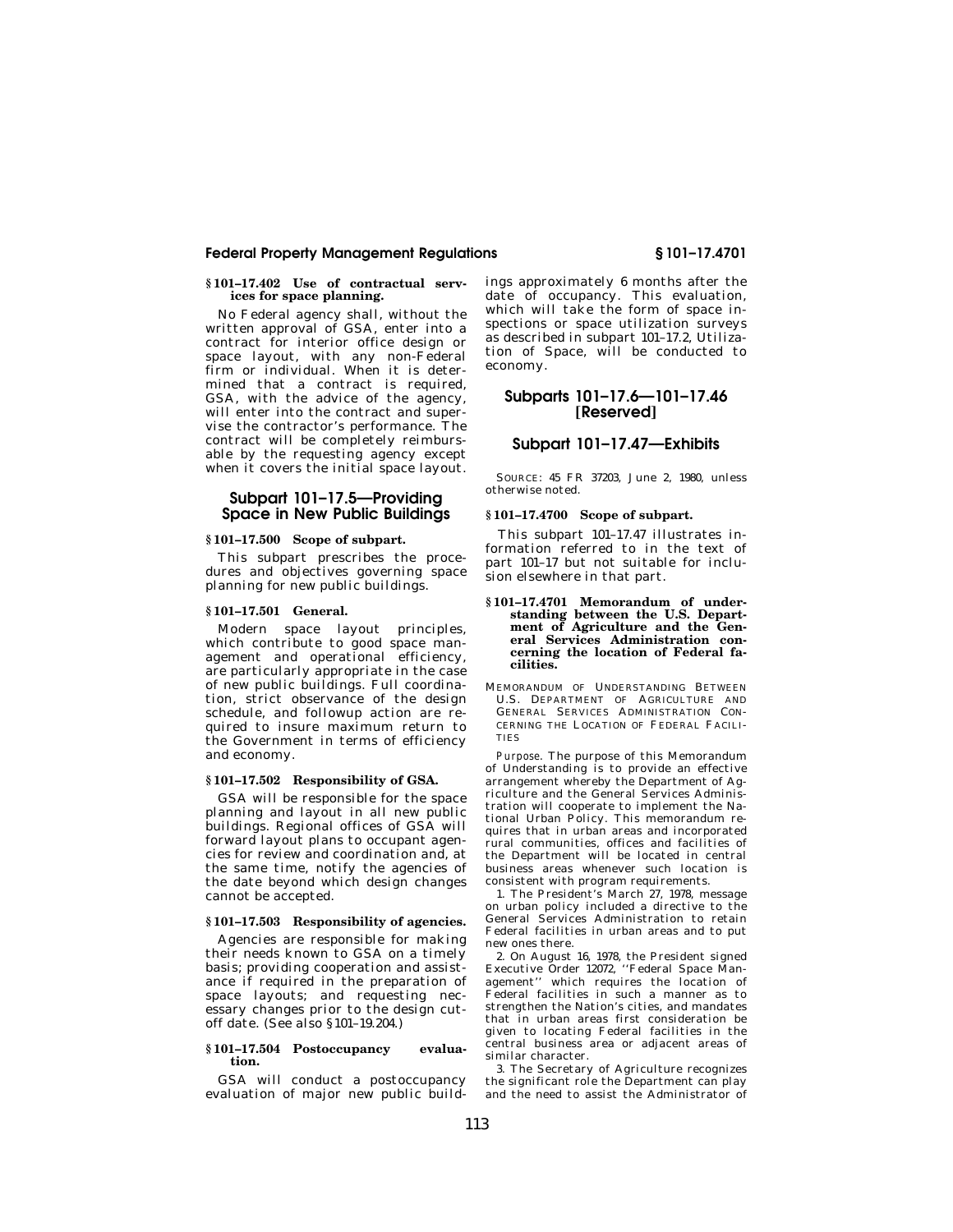**§ 101–17.4701 41 CFR Ch. 101 (7–1–00 Edition)**

General Services in carrying out the requirements of Executive Order 12072.

4. The Rural Development Act of 1972, as amended, requires that consideration be given to locating Federal facilities in rural areas. The new Executive Order on Federal Space Management is consistent with the requirements of the Rural Development Act because it concerns the location of agencies subsequent to considering the requirements of the Act.

5. It is the policy of the Department of Agriculture to house within the same building (colocate) the county level offices of the Agricultureal Stabilization and Conservation Service, Cooperative Extension Service, Federal Crop Insurance Corporation, Farmers Home Administration, and Soil Conservation Service, as well as local offices of other Agriculture agencies delivering services at that level. The General Services Administration supports this policy.

6. The Department of Agriculture and the General Services Administration agree that:

a. The program and mission requirements of the agencies of the Department permit most of their offices and facilities above the county level to function suitably in the central business area of the urban areas where they are located. This includes all regional and state offices, certain research facilities, and all agencies whose operations are not affected in the delivery of services by location.

b. First consideration will be given to housing county level field offices in federally controlled space in the central business area of urban areas and incorporated rural communities. However, in cases where federally controlled space is available it must be economically adaptable to meet Agriculture needs in a timely manner (including the total needs for colocated facilities). Otherwise, the primary locational consideration shall be the program requirements of the agencies and accessibility for their clientele. In such instances, the outskirts of the cities and towns are more appropriate for these activities. Additionally, central business district locations are often not suitable for Forest Service District Ranger offices and other offices with special program needs for specific locations, such as plant, grain, animal, meat inspectors, and certain research facilities, or cooperative functions with state and local governments.

7. Therefore, this agreement will govern the acquisition of space by the General Services Administration for the Department of Agriculture, and the Department using its own or delegated leasing authority.

When a variance from this agreement is requested by either agency it shall be the responsibility of the requesting agency to present a compelling and fully substantiated .<br>case.

8. The terms ''urban area'' and ''central business area'' are used in accordance with the definitions in the Federal Property Management Regulations.

9. This agreement and guidelines shall remain in effect until cancelled by one or both parties on ninety days notice.

10. The parties to this Memorandum of Understanding agree to meet and review this agreement for effectiveness after the conclusion of one year.

Jim Williams,

*Acting Secretary of Agriculture.*

Dated: October 25, 1979.

R. G. Freeman III,

- *Administrator of General Services.* Dated: December 29, 1979.
- GUIDELINES IN SUPPORT OF MEMORANDUM OF UNDERSTANDING BETWEEN U.S. DEPART-MENT OF AGRICULTURE AND GENERAL SERV-ICES ADMINISTRATION CONCERNING THE LO-CATION OF FEDERAL FACILITIES

The Memorandum of Understanding will permit the Department to support GSA in implementing Executive Order 12072, particularly the requirement to locate Federal facilities in the central business area of communities, while at the same time recognizing the location requirements of certain special facilities and the county level field service offices. This will assist the Department in its colocation policy for county level offices and other local offices of Agriculture agencies delivering service at that level. The objectives of this policy are to:

Provide better service to clients through one stop access and improved office coverage.

Increase public participation in conservation and stabilization through increased exposure to the full range of available programs.

Disseminate information to more prospective users by directing the clients of one agency to the services of another.

Improve the cooperation of Federal, State, and county program administration.

Achieve administrative economies.

Enable closer coordination of Agriculture county level programs at the delivery point.

To achieve these goals, the support of GSA is required by treating these offices as a single unit in leasing actions when requested by he Department.

Because of the differences in the ways in which the involved agencies are required by statute to procure and manage space, accommodations in leasing arrangements and charges are necessary to permit maximum colocation. For example, space for Cooperative Extension Service (CES) is provided or funded by the county government. In cases where CES cannot locate in Federal space, and the Department does not have delegated leasing authority, GSA should, consistent with the Federal Procurement Regulations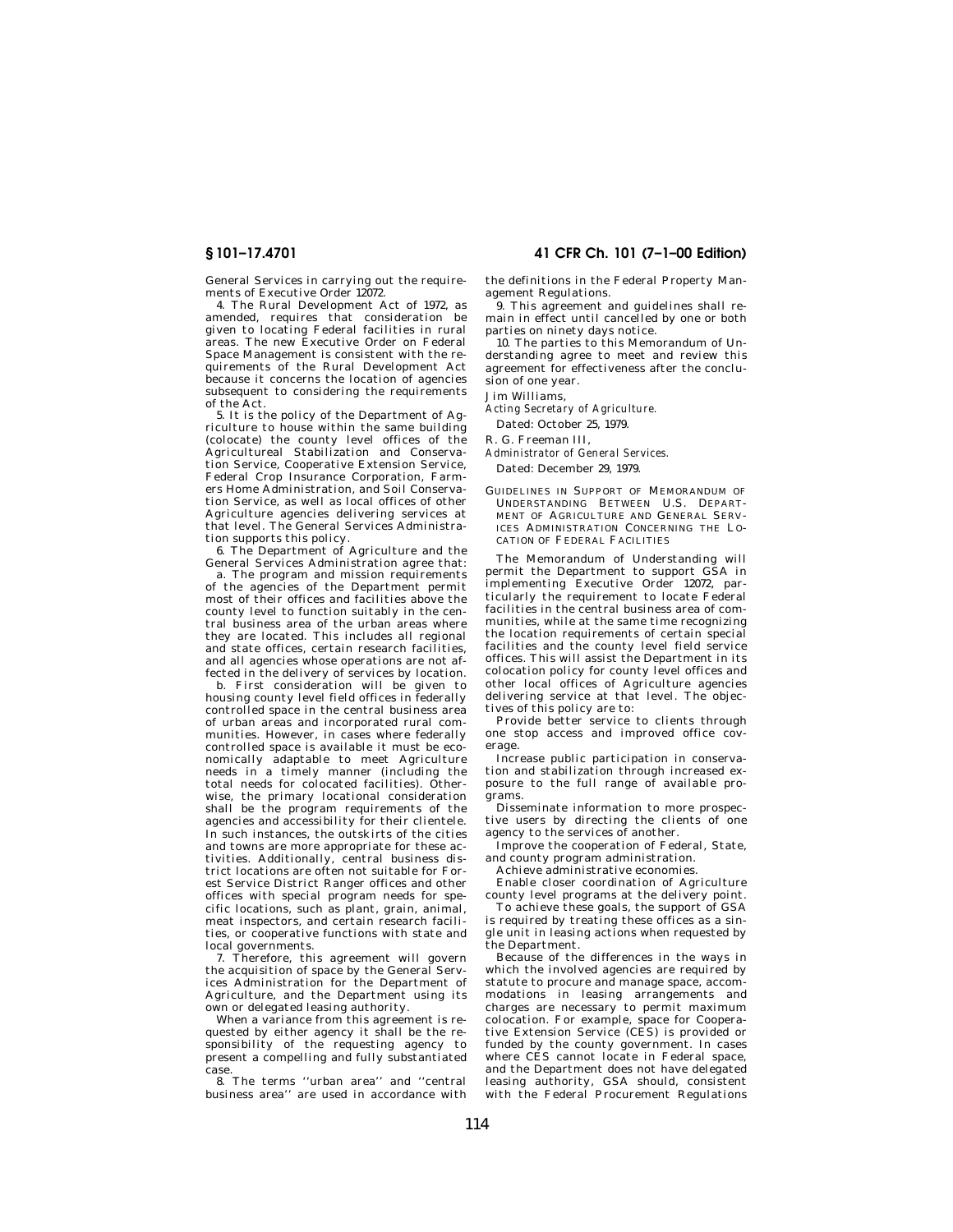## **Federal Property Management Regulations § 101–17.4702**

and the Federal Property Management Regulations, lease space from or through the county in order to permit colocation.

For similar cases in which Agriculture county offices are working through cooperative efforts with State and county counterparts (e.g. Conservation Districts, State Forestry Offices, County Planning Boards, Representative Committees), and the Department does not have delegated leasing authority, GSA should, consistent with the Federal Procurement Regulations and the Federal Property Management Regulations, acquire space to permit the Agriculture offices to be located with these State and local groups.

Agriculture county level office programs are largely service oriented and depend on voluntary public participation for their effectiveness in achieving key national objectives of resource conservation, economic stabilization, and rural development. It is necessary that GSA recognize that location, provision, maintenance, and accessibility of county office facilities have a direct and significant impact on achieving this mission and must be administered accordingly.

Consistent with the Rural Development Act of 1972, as amended, the new Executive Order on Federal Space Management will not be used as a basis for moving Agriculture offices from rural to urban communities.

All Agriculture regional offices, State offices, and certain research facilities, and all agencies whose operations are not affected by location will be located in the central business area of the community in which they are located whenever such location is consistent with program requirements. Exceptions will be considered only on a caseby-case basis where application of this policy represents clearly demonstrable and quantifiable inhibitions to the delivery of program services.

First consideration will be given to housing county level field offices in federally controlled space in the central business district of the community. Exceptions, in addition to lack of sufficient economically adaptable space, must be based on clearly demonstrable inadequacies, such as inadequate parking for clientele, prohibition of trucks and other commercial vehicles on the streets leading to the building, location of the building in a community outside the area being served, failure to meet the handicapped requirements, unsafe or unhealthful working conditions.

### **§ 101–17.4702 Memorandum of agreement between the General Services Administration and the U.S. Postal Service for implementing the President's urban policy.**

AGREEMENT BETWEEN THE GENERAL SERVICES ADMINISTRATION AND THE U.S. POSTAL SERVICE FOR IMPLE-MENTING THE PRESIDENT'S URBAN POLICY

### *GSA—USPS Urban Policy Memorandum of Agreement*

Whereas the United States Postal Service, hereafter called USPS, and the General Services Administration, hereafter called GSA, share common goals and common needs in carrying out their missions and in implementing the President's urban policy by locating facilities in Central Business Areas (CBA)of Urban Areas (UA), and,

Whereas for the purpose of this agreement a UA means any Standard Metropolitan Statistical Area (SMSA) as defined by the Department of Commerce. An area which is not an SMSA is classified as an urban area if it is one of the following: (1) A geographical area within the jurisdiction of any incorporated city, town, borough, village or other unit of general local government, except county or parish, having a population of ten thousand or more inhabitants; (2) that portion of the geographical area within the jurisdiction of any county, town, township, or similar governmental entity which contains no incorporated unit of general local government but has a population density equal to or exceeding one thousand five hundred inhabitants per square mile; and (3) that portion of any geographical area having a population density equal to or exceeding one thousand five hundred inhabitants per square mile and situated adjacent to the boundary of any incorporated unit general local government which has a population of ten thousand or more inhabitants; and CBA means those areas within a central city in an SMSA or those areas within any non-SMSA urban area which encompass the community's principal business and commercial activities, and the immediate fringes thereof, as geographically defined in consultation with local officials. A central city means any city whose name appears in the title of an SMSA, and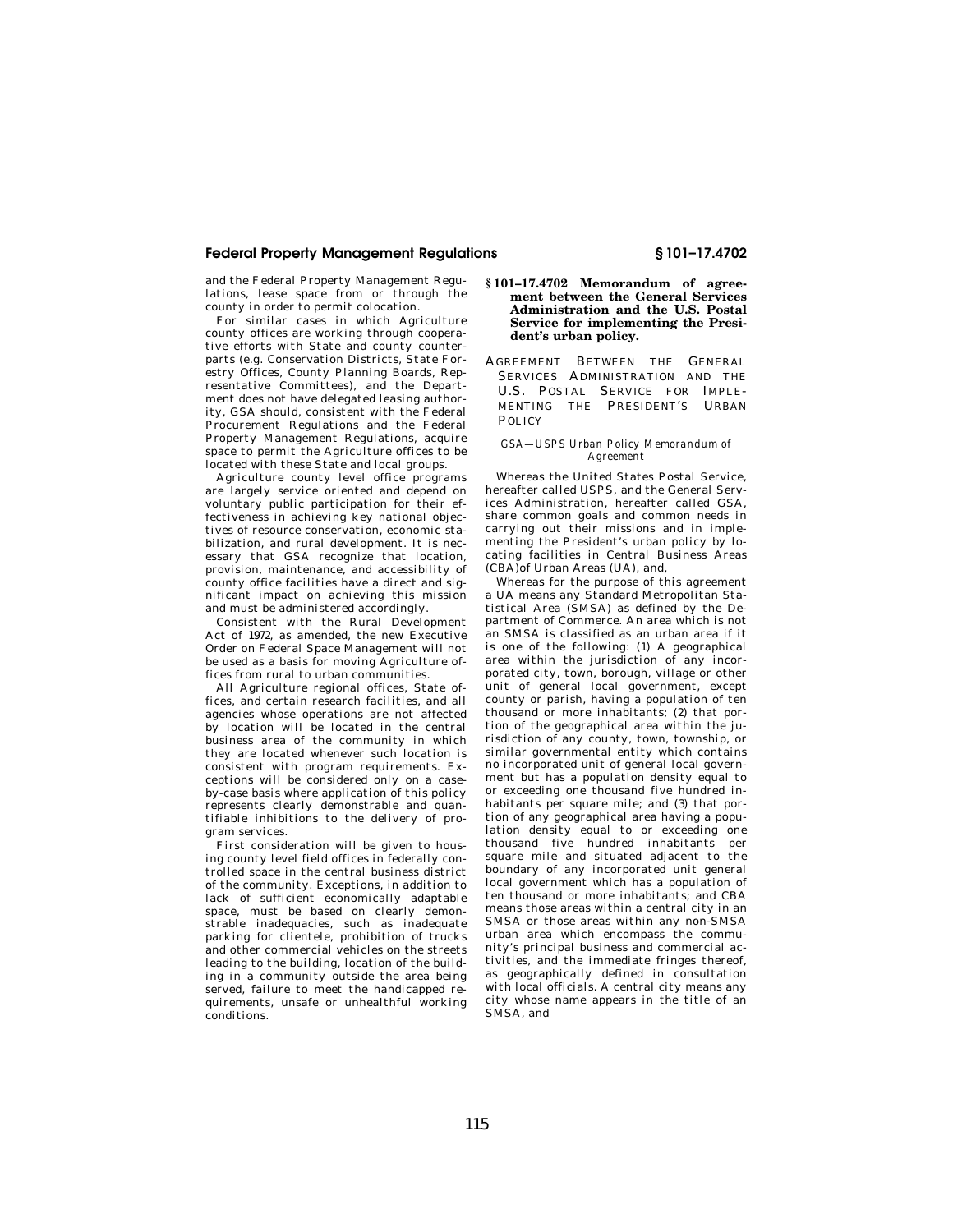Whereas GSA and USPS believe that the public welfare can be better served by in-.<br>creased cooperation between the two agencies, and,

Whereas the existing agreement does not cover all areas of agreement and cooperation necessary to promote those goals and needs which are desirable between the two agencies.

Now therefore, USPS and GSA agree to the following principles: I. In order to better attain the goals of Ex-

ecutive Order 12072, Federal Space Management, and the President's Urban Policy, USPS and GSA agree to take steps to improve coordination of planning activities for new facilities in urban areas, including the following:

A. In planning to construct a facility in a community, USPS and GSA will give preference to locating such facilities in the CBA unless the program requirements of the activities to be housed dictate that the facility be located elsewhere in the urban area.

B. As early as possible in the planning of a project to be satisfied by new construction in a CBA, the planning agency shall notify the other agency of the proposed project. If both USPS and GSA agree that a joint project is economically beneficial, then a determination will immediately be made as to which agency will be responsible for the planning; the basis for this determination will be occupancy in excess of 55% of the proposed space, i.e., unless USPS will occupy over 55% of the net rentable area, GSA will be the owner agency. Regardless of which agency is the owner agency, the tenant agency will guarantee occupancy of the space planned for that agency for a minumum period of 10 years, unless another period of time is mutually agreed upon by both agencies.

(1) General Services Administration. (a) *Projects requiring Congressional approval.* Lease construction projects having an annual net rent of \$500,000 or more or Federal construction and repair and alteration projects having a total project cost of \$500,000 or more require approval of a prospectus or a Report of Building Project Survey by the Public Works Committees of the Congress.

When such a project is in the preparation stage, GSA's regional office will notify the appropriate USPS regional office that it is contemplating a project in the CBA. If USPS has a long range space requirement that could be satisfied in the CBA, it will advise GSA's regional office so that space may be included in planning the proposed project. When GSA's Central Office submits the prospectus for the proposed project to the Office of Management and Budget for approval and subsequently to the Public Works committees of the Congress for authorization, copies of the prospectus will be funished to the USPS Headquarters office and the appro-

## **§ 101–17.4702 41 CFR Ch. 101 (7–1–00 Edition)**

priate USPS regional office. At any time during the planning and approval process that USPS determines it does not have a requirement for space, the USPS Headquarters office will advise the GSA Central Office of this requirement change. Prior to commencing with the design of the building, the GSA regional office will obtain the final space requirements from the USPS regional office along with a firm commitment to occupy the space for a minimum period of 10 years, or any other time that is mutually agreed upon between the two agencies.

(b) *Projects Not Requiring Congressional approval.* When GSA plans a project not requir-ing Congressional approval and to be located in the CBA, GSA's regional office will notify the appropriate USPS regional office. If USPS has a long range space need that could be satisfied in the CBA, it will advise GSA's regional office so that space may be included in the proposed project. Prior to GSA soliciting offers requesting firm proposals to lease the required space, the GSA regional office will obtain the final space requirements from the USPS regional office along with a firm commitment to occupy the space for a minimum period of 10 years or as may be mutually agreed upon between the appropriate regional offices of the USPS and GSA.

(2) *United States Postal Service.* (a) Within seven days after approval of the USPS five year budget plan, the Postal Service will provide GSA with a list of approved projects. If GSA wishes to participate in any of the planned projects, GSA will advise USPS of its interest in participation within 90 days after notification by USPS, give an estimate of the amount and type of space required, and will commence necessary studies to develop firm space needs.

When GSA indicates an interest in participation, the USPS region which has the responsibility for planning activities shall then coordinate space planning activities with the appropriate GSA Region so that an adequately sized site is acquired for the facility. Prior to commencement of design of the building, GSA shall furnish final space requirements to the USPS and a firm commitment to occupy the space for a minimum period of ten years or any other term that may be mutually agreed upon by both agencies.

(b) During the USPS planning phase of the project the contact point for GSA within the Postal Service will be the Director, Real Estate and Buildings Department, for the USPS region responsible for the planning.

After approval and authorization of funding by the USPS for the project, the USPS point of contact shall remain the same, unless the project has been determined to be a major USPS facility. In such cases the Commissioner, Public Buildings Service at GSA will be notified that the new point of contact will be the Assistant Postmaster General.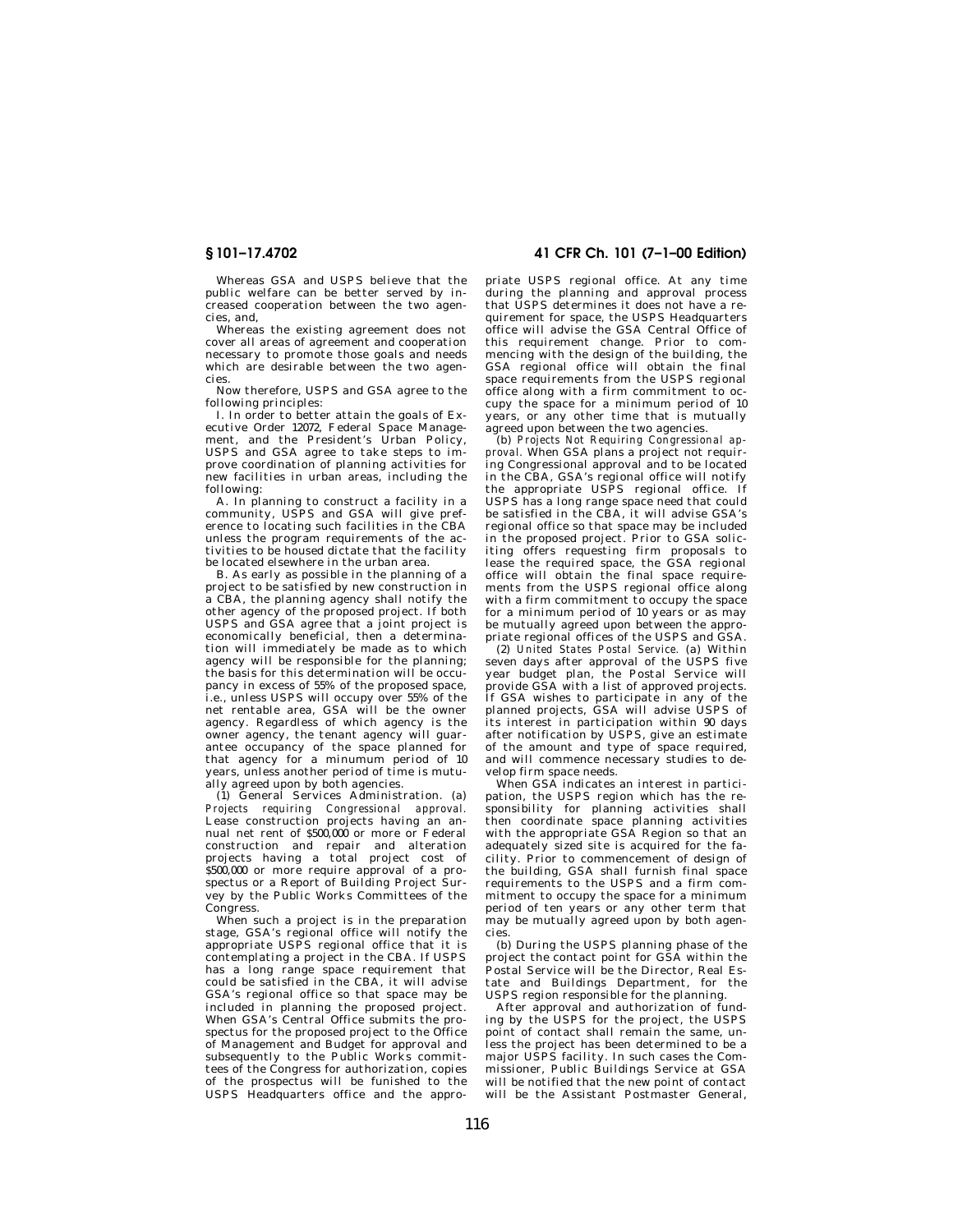## **Federal Property Management Regulations § 101–17.4702**

Real Estate and Buildings Department, United States Postal Service.

C. Both agencies recognize that decisions to occupy space are based on an expected period of occupany. Delays in the planning, approval, funding and start of design phases of a project could alter these decisions. It is therefore agreed that both parties will provide an expected date that space will be available at the time of initial project notifications. Project delays occurring at any time from initial notification through start of design will be reported to the tenant agency and may be cause for cancellation of any commitment to occupy space.

D. When USPS or GSA has control over a site in the UA which is needed by the other agency for a project, the agencies agree to make such sites available to each other to the maximum extent practicable and possible under laws and regulations governing each agency, i.e., one agency acquiring a site by transfer from the other through the land bank or GSA obtaining an assignable option from USPS for a lease construction project.

II. When GSA or USPS seeks leased space, available space in both agencies' inventories shall be considered before any advertisement for privately owned space. If the available space is not acceptable to the acquiring agency then the acquiring agency shall advise the holding agency and allow the holding agency sufficient time to accommodate the acquiring agency's objection, provided the mission need of the tenant agency will not be adversely affected by the delay. If the space would be suitable with alterations which would normally be the responsibility of the owner agency, but the owner agency does not have funds to make those alterations, then the tenant agency may fund the alterations. In such cases, the rent charged the tenant shall be based upon the condition of the space prior to the alterations and the space will not be subject to preemption by the owner agency for a period of 10 years or such other time to which the two agencies shall agree. In any case the period shall be not less than three years.

In the case of renting, the acquiring agency shall guarantee to the holding agency continued occupancy of a period sufficient to amortize construction costs whenever extensive repairs and remodeling are required. Repairs and alterations shall be made in accordance with existing agreements.

III. It is recognized that both agencies have a vested interest in conserving energy Therefore, to ensure that both agencies benefit from the experience and technology of the other, it is agreed that each agency will furnish to the other reports, studies, research, and development data in the field of energy conservation once this information is accepted by the contracting agency. Additionally, internal policies and procedures relating to energy conservation shall be exchanged as they are issued.

IV. Both agencies recognize the National interest in preserving historic buildings, each having several hundred designated historic properties in its inventory. In order to conserve our Nation's cultural heritage it is agreed that as early as possible in the planning process each agency will notify the other as to its need to vacate an historic building so that the other may give proper consideration to acquiring and utilizing such property.

V. It is recognized by both agencies that improved communications between USPS and GSA will benefit not only both agencies, but also all Federal agencies, local jurisdictions, and the general welfare. Many of the misundertandings result from problems and situations which are not covered in the present agreement between the two agencies (dated August 1974). Therefore, it is agreed that the existing agreement shall be amended and approved by both agencies no later than June 30, 1979. It is also agreed that the Commissioner of the Public Buildings Service of GSA and the Assistant Postmaster General, Real Estate and Buildings Department of the United States Postal Service, shall meet annually in September to review the continuing working relationship of the agencies. Such meetings will commence in September 1979.

It is also agreed that the terms of the agreement between GSA and USPS shall be equally binding on both agencies, internal regulations of either agency notwithstanding. In order to maintain continuity and coordination with respect to this agreement, there will be a single point of contact within each agency for all matters pertaining to the relationship between GSA and USPS. That contact shall, in turn, be responsible for coordinating within his respective agency. At GSA, the point of contact will be the Assistant Commissioner for Space Management, Public Buildings Service. At USPS, the point of contact shall be the Director, Office of Real Estate. The point of contact for exchange of project requirements, as specified by sections I and II of this agreement, at the regional level are as follows: the GSA contact shall be the Director, Space Management Division, Public Buildings Service, and the USPS contact shall be the General Manager, Real Estate Division.

VI. Upon signing this memorandum of cooperation agreement, GSA and USPS shall issue appropriate instructions to the field implementing this agreement. The agreement will become effective 90 days after it is signed to allow each agency time to issue the proper implementing instruction.

Jay Solomon,

*Administrator.*

Dated: March 21, 1979.